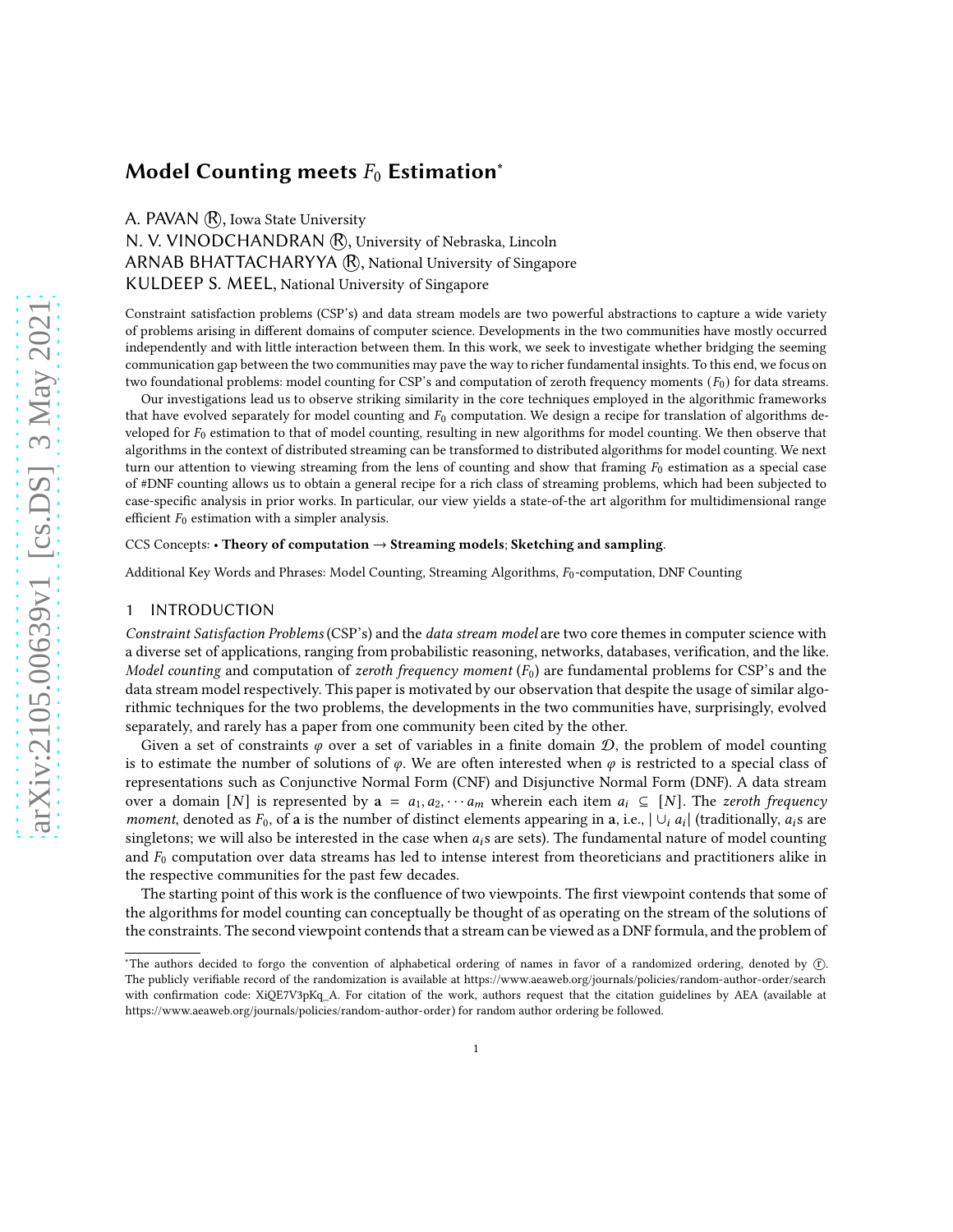$F_0$  estimation is similar to model counting. These viewpoints make it natural to believe that algorithms developed in the streaming setting can be directly applied to model counting, and vice versa. We explore this connection and indeed, design new algorithms for model counting inspired by algorithms for estimating  $F_0$  in data streams. By exploring this connection further, we design new algorithms to estimate  $F_0$  for streaming sets that are succinctly represented by constraints. To put our contributions in context, we briefly survey the historical development of algorithmic frameworks in both model counting and  $F<sub>0</sub>$  estimation and point out the similarities.

## Model Counting

The complexity-theoretic study of model counting was initiated by Valiant who showed that this problem, in general, is #P-complete [\[59](#page-20-0)]. This motivated researchers to investigate approximate model counting and in particular achieving  $(\varepsilon, \delta)$ -approximation schemes. The complexity of approximate model counting depends on its representation. When the model  $\varphi$  is represented as a CNF formula  $\varphi$ , designing an efficient  $(\varepsilon, \delta)$ -approximation is NP-hard [\[55\]](#page-20-1). In contrast, when it is represented as a DNF formula, model counting admits FPRAS (fully polynomial-time approximation scheme) [\[38,](#page-20-2) [39\]](#page-20-3). We will use #CNF to refer to the case when  $\varphi$  is a CNF formula while #DNF to refer to the case when  $\varphi$  is a DNF formula.

For #CNF, Stockmeyer [\[55\]](#page-20-1) provided a hashing-based randomized procedure that can compute  $(\varepsilon, \delta)$ -approximation within time polynomial in  $|\varphi|$ ,  $\varepsilon$ ,  $\delta$ , given access to an NP oracle. Building on Stockmeyer's approach and motivated by the unprecedented breakthroughs in the design of SAT solvers, researchers have proposed a series of algorithmic improvements that have allowed the hashing-based techniques for approximate model counting to scale to formulas involving hundreds of thousands of variables [\[2,](#page-18-0) [13,](#page-19-0) [14](#page-19-1), [16,](#page-19-2) [23](#page-19-3), [31,](#page-19-4) [35,](#page-19-5) [52,](#page-20-4) [53\]](#page-20-5). The practical implementations substitute NP oracle with SAT solvers. In the context of model counting, we are primarily interested in time complexity and therefore, the number of NP queries is of key importance. The emphasis on the number of NP calls also stems from practice as the practical implementation of model counting algorithms have shown to spend over 99% of their time in the underlying SAT calls [\[53](#page-20-5)].

Karp and Luby [\[38\]](#page-20-2) proposed the first FPRAS scheme for #DNF, which was subsequently improved in the follow-up works [\[22](#page-19-6), [39\]](#page-20-3). Chakraborty, Meel, and Vardi [\[14\]](#page-19-1) demonstrated that the hashing-based framework can be extended to #DNF, hereby providing a unified framework for both #CNF and #DNF. Meel, Shrotri, and Vardi [\[44](#page-20-6)[–46\]](#page-20-7) subsequently improved the complexity of the hashing-based approach for #DNF and observed that hashing-based techniques achieve better scalability than that of Monte Carlo techniques.

## Zeroth Frequency Moment Estimation

Estimating  $(\varepsilon,\delta)$ -approximation of the  $k^{\text{th}}$  frequency moments  $(F_k)$  is a central problem in the data streaming model [\[3](#page-18-1)]. In particular, considerable work has been done in designing algorithms for estimating the  $0^{th}$  frequency moment  $(F_0)$ , the number of distinct elements in the stream. While designing streaming algorithms, the primary resource concerns are two-fold: space complexity and processing time per element. For an algorithm to be considered efficient, these should be  $\operatorname{poly}(\log N,1/\epsilon)$  $\operatorname{poly}(\log N,1/\epsilon)$  $\operatorname{poly}(\log N,1/\epsilon)$  where  $N$  is the size of the universe  $^1$ .

The first algorithm for computing  $F_0$  with a constant factor approximation was proposed by Flajolet and Martin, who assumed the existence of hash functions with ideal properties resulting in an algorithm with undesirable space complexity [\[29\]](#page-19-7). In their seminal work, Alon, Matias, and Szegedy designed an  $O(\log N)$  space algorithm for  $F_0$  with a constant approximation ratio that employs 2-universal hash functions [\[3\]](#page-18-1). Subsequent investigations into hashing-based schemes by Gibbons and Tirthapura [\[30](#page-19-8)] and Bar-Yossef, Kumar, and Sivakumar [\[8\]](#page-19-9) provided  $(\varepsilon, \delta)$ -approximation algorithms with space and time complexity  $\log N \cdot \text{poly}(\frac{1}{\varepsilon})$ . Subsequently, Bar-Yossef et al. proposed *three algorithms* with improved space and time complexity [\[7](#page-18-2)]. While the three algorithms employ hash functions, they differ conceptually in the usage of relevant random variables for the estimation of

<span id="page-1-0"></span><sup>&</sup>lt;sup>1</sup>We ignore  $O(\log \frac{1}{\delta})$  factor in this discussion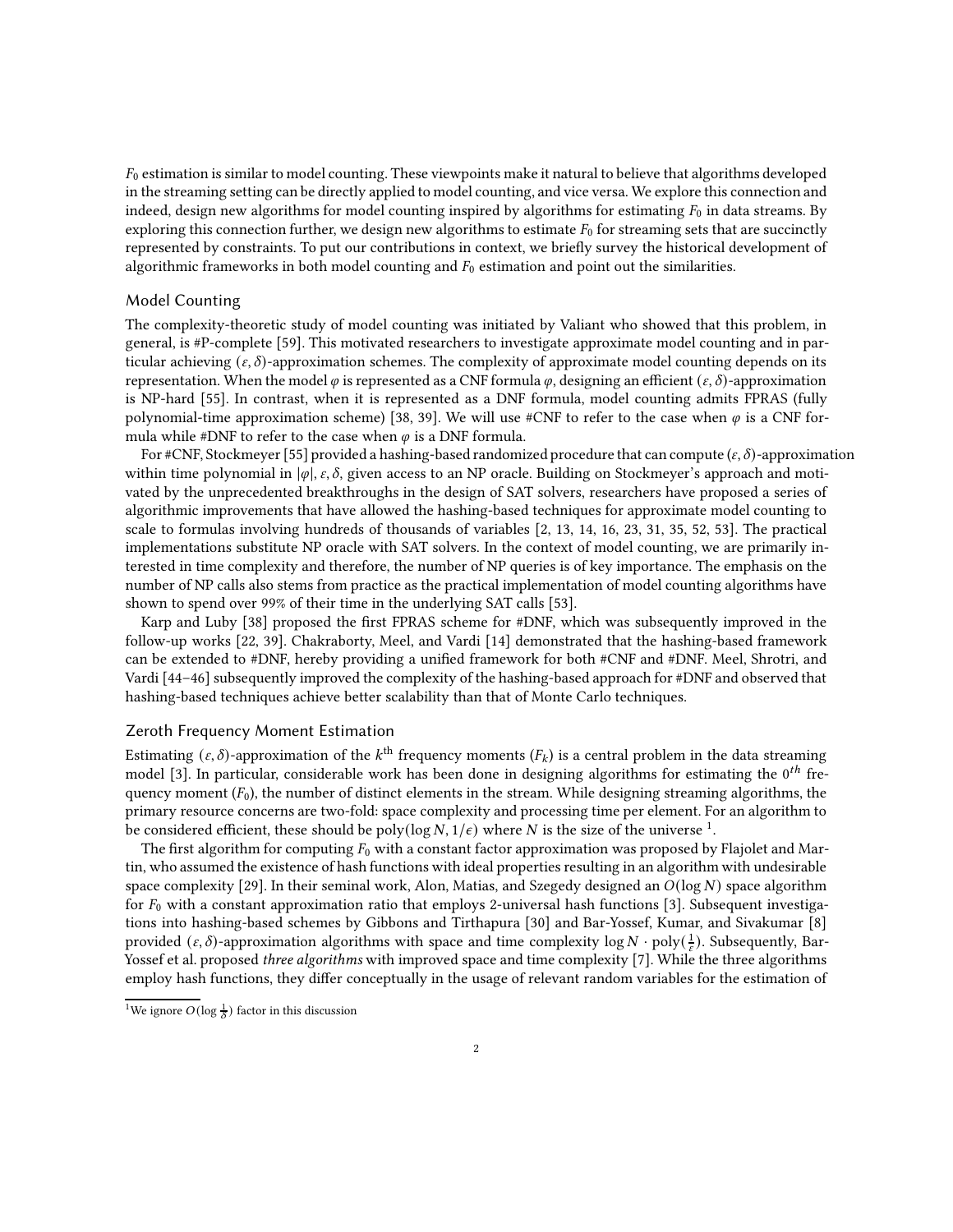$F_0$ . This line of work resulted in the development of an algorithm with optimal space complexity  $O(\log N + \frac{1}{\epsilon^2})$ and  $O(\log N)$  update time [\[37\]](#page-20-8).

The above-mentioned works are in the setting where each data item  $a_i$  is an element of the universe. Subsequently, there has been a series of results of estimating  $F_0$  in rich scenarios with particular focus to handle the cases  $a_i \subseteq [N]$  such as a list or a multidimensional range [\[8](#page-19-9), [47](#page-20-9), [56,](#page-20-10) [58](#page-20-11)].

#### The Road to a Unifying Framework

As mentioned above, the algorithmic developments for model counting and  $F_0$  estimation have largely relied on the usage of hashing-based techniques and yet these developments have, surprisingly, been separate, and rarely has a work from one community been cited by the other. In this context, we wonder whether it is possible to bridge this gap and if such an exercise would contribute to new algorithms for model counting as well as for  $F_0$ estimation? The main conceptual contribution of this work is an affirmative answer to the above question. First, we point out that the two well-known algorithms; Stockmeyer's #CNF algorithm [\[55](#page-20-1)] that is further refined by Chakraborty et. al. [\[14\]](#page-19-1) and Gibbons and Tirthapura's  $F_0$  estimation algorithm [\[30](#page-19-8)], are essentially the same.

The core idea of the hashing-based technique of Stockmeyer's and Chakraborty et al's scheme is to use pairwise independent hash functions to partition the solution space (satisfying assignments of a CNF formula) into roughly equal and small cells, wherein a cell is small if the number of solutions is less than a pre-computed threshold, denoted by Thresh. Then a good estimate for the number of solutions is the number of solutions in an arbitrary cell  $\times$  number of cells. To partition the solution space, pairwise independent hash functions are used. To determine the appropriate number of cells, the solution space is iteratively partitioned as follows. At the  $m<sup>th</sup>$ iteration, a hash function with range  $\{0,1\}^m$  is considered resulting in cells  $h^{-1}(y)$  for each  $y \in \{0,1\}^m$ . An NP oracle can be employed to check whether a particular cell (for example  $h^{-1}(0^m)$ ) is small by enumerating solutions one by one until we have either obtained Thresh+1 number of solutions or we have exhaustively enumerated all the solutions. If the the cell  $h^{-1}(0^m)$  is small, then the algorithm outputs  $t \times 2^m$  as an estimate where t is the number of solutions in the cell  $h^{-1}(0^m)$ . If the cell  $h^{-1}(0^m)$  is not small, then the algorithm moves on to the next iteration where a hash function with range  $\{0, 1\}^{m+1}$  is considered.

We now describe Gibbons and Tirthapura's algorithm for  $F_0$  estimation which we call the Bucketing algorithm. We will assume the universe  $[N] = \{0, 1\}^n$ . The algorithm maintains a bucket of size Thresh and starts by picking a hash function  $h: \{0,1\}^n \to \{0,1\}^n$ . It iterates over sampling levels. At level m, when a data item x comes, if  $h(x)$  starts with 0<sup>m</sup>, then x is added to the bucket. If the bucket overflows, then the sampling level is increased to  $m + 1$  and all elements x in the bucket other than the ones with  $h(x) = 0^{m+1}$  are deleted. At the end of the stream, the value  $t \times 2^m$  is output as the estimate where  $t$  is the number of elements in the bucket and  $m$  is the sampling level.

These two algorithms are conceptually the same. In the Bucketing algorithm, at the sampling level  $m$ , it looks at only the first m bits of the hashed value; this is equivalent to considering a hash function with range  $\{0, 1\}^m$ . Thus the bucket is nothing but all the elements in the stream that belong to the cell  $h^{-1}(0^m)$ . The final estimate is the number of elements in the bucket times the number of cells, identical to Chakraborty et. al's algorithm. In both algorithms, to obtain an  $(\varepsilon, \delta)$  approximation, the Thresh value is chosen as  $O(\frac{1}{\varepsilon^2})$  and the median of  $O(\log \frac{1}{\delta})$  independent estimations is output.

#### Our Contributions

Motivated by the conceptual identity between the two algorithms, we further explore the connections between algorithms for model counting and  $F_0$  estimation.

(1) We formalize a recipe to transform streaming algorithms for  $F_0$  estimation to those for model counting. Such a transformation yields new  $(\varepsilon, \delta)$ -approximate algorithms for model counting, which are different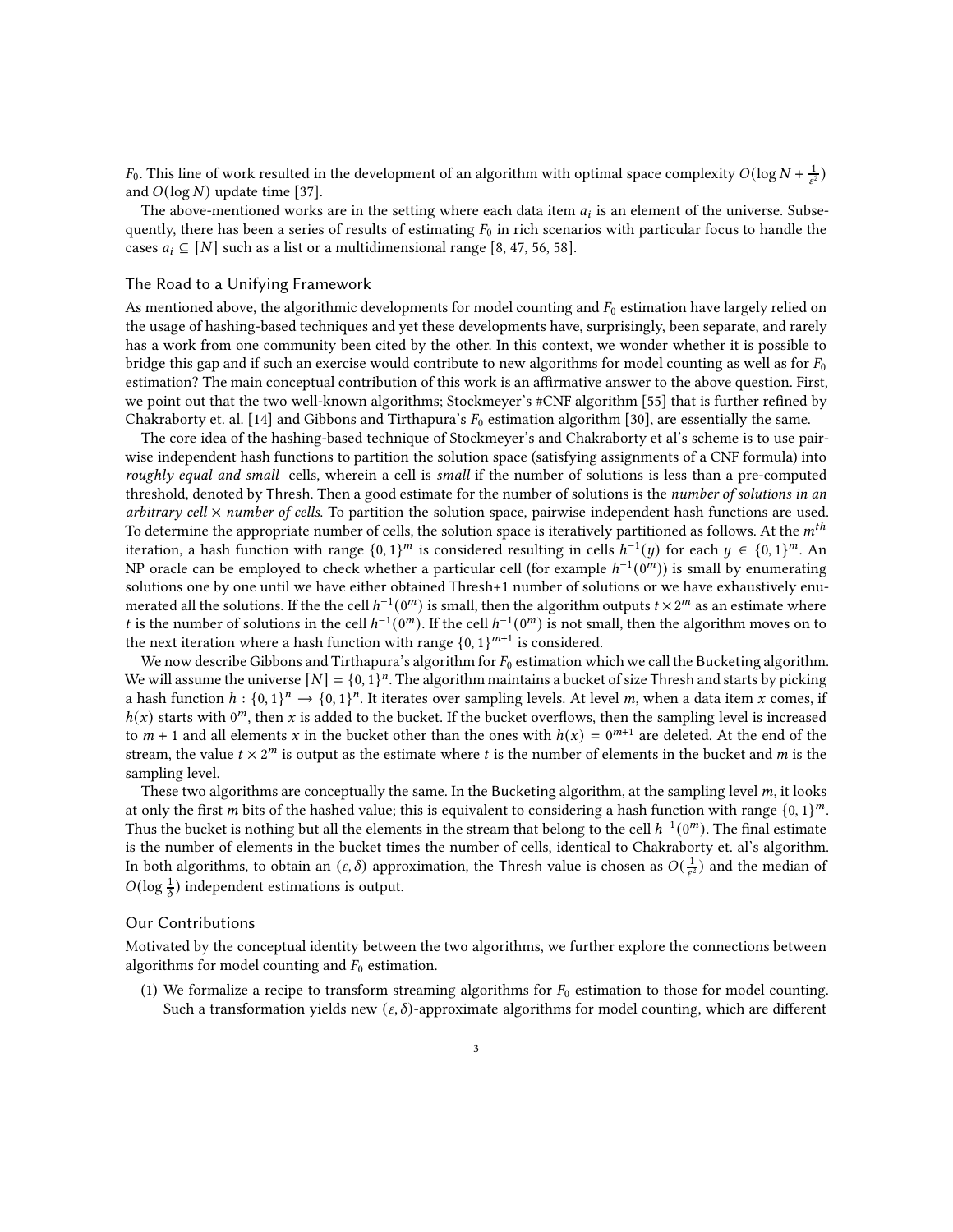from currently known algorithms. Recent studies in the fields of automated reasoning have highlighted the need for diverse approaches [\[63\]](#page-20-12), and similar studies in the context of #DNF provided strong evidence to the power of diversity of approaches [\[45](#page-20-13)]. In this context, these newly obtained algorithms open up several new interesting directions of research ranging from the development of MaxSAT solvers with native XOR support to open problems in designing FPRAS schemes.

- (2) Given the central importance of #DNF (and its weighted variant) due to a recent surge of interest in scalable techniques for provenance in probabilistic databases [\[49,](#page-20-14) [50](#page-20-15)], a natural question is whether one can design efficient techniques in the distributed setting. In this work, we initiate the study of distributed #DNF. We then show that the transformation recipe from  $F_0$  estimation to model counting allows us to view the problem of the design of distributed #DNF algorithms through the lens of distributed functional monitoring that is well studied in the data streaming literature.
- (3) Building upon the connection between model counting and  $F_0$  estimation, we design new algorithms to estimate  $F_0$  over structured set streams where each element of the stream is a (succinct representation of a) subset of the universe. Thus, the stream is  $S_1, S_2, \cdots$  where each  $S_i \subseteq [N]$  and the goal is to estimate the  $F_0$  of the stream, i.e. size of  $\cup_i S_i$ . In this scenario, a traditional  $F_0$  streaming algorithm that processes each element of the set incurs high per-item processing time-complexity and is inefficient. Thus the goal is to design algorithms whose per-item time (time to process each  $S_i$ ) is poly-logarithmic in the size of the universe. Structured set streams that are considered in the literature include 1-dimensional and multidimensional ranges [\[47,](#page-20-9) [58](#page-20-11)]. Several interesting problems such as max-dominance norm [\[19\]](#page-19-10), counting triangles in graphs [\[8](#page-19-9)], and distinct summation problem [\[17\]](#page-19-11) can be reduced to computing  $F_0$  over such ranges.

We observe that several structured sets can be represented as small DNF formulae and thus  $F_0$  counting over these structured set data streams can be viewed as a special case of #DNF. Using the hashing-based techniques for #DNF, we obtain a general recipe for a rich class of structured sets that include multidimensional ranges, multidimensional arithmetic progressions, and affine spaces. Prior work on single and multidimensional ranges [2](#page-3-0) had to rely on involved analysis for each of the specific instances, while our work provides a general recipe for both analysis and implementation.

#### Organization

We present notations and preliminaries in Section [2.](#page-3-1) We then present the transformation of  $F_0$  estimation to model counting in Section [3.](#page-4-0) We then focus on distributed #DNF in Section [4.](#page-12-0) We then present the transformation of model counting algorithms to structured set streaming algorithms in Section [5.](#page-14-0) We conclude in Section [6](#page-18-3) with a discussion of future research directions.

We would like to emphasize that the primary objective of this work is to provide a unifying framework for  $F_0$ estimation and model counting. Therefore, when designing new algorithms based on the transformation recipes, we intentionally focus on conceptually cleaner algorithms and leave potential improvements in time and space complexity for future work.

## <span id="page-3-1"></span>2 NOTATION

We will use assume the universe  $[N] = \{0,1\}^n$ . We write Pr  $[\mathcal{Z}:\Omega]$  to denote the probability of outcome  $\mathcal{Z}$ when sampling from a probability space  $\Omega$ . For brevity, we omit  $\Omega$  when it is clear from the context.

 $F_0$  Estimation. A data stream a over domain [N] can be represented as  $a = a_1, a_2, \ldots a_m$  wherein each item  $a_i \in [N]$ . Let  $a_u = \bigcup_i \{a_i\}$ . F<sub>0</sub> of the stream a is  $|a_u|$ . We are often interested in a a probably approximately correct

<span id="page-3-0"></span><sup>&</sup>lt;sup>2</sup>Please refer to Remark [1](#page-15-0) in Section [5](#page-15-1) for a discussion on the earlier work on multidimensional ranges [\[58\]](#page-20-11).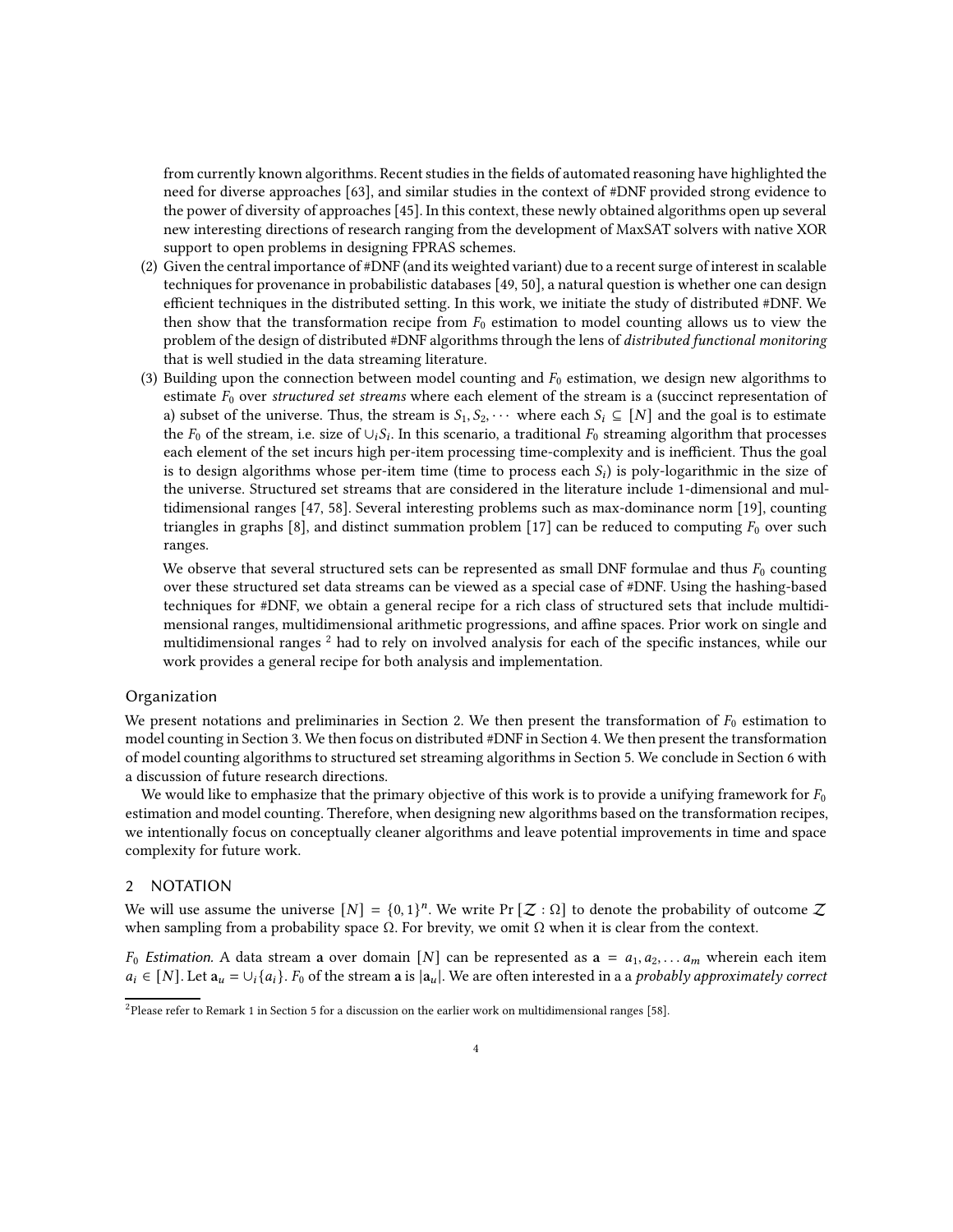scheme that returns an  $(\varepsilon, \delta)$ -estimate c, i.e.,

$$
\Pr\left[\frac{|a_u|}{1+\varepsilon} \le c \le (1+\varepsilon)|a_u|\right] \ge 1-\delta
$$

Model Counting. Let  $\{x_1, x_2, \ldots x_n\}$  be a set of Boolean variables. For a Boolean formula  $\varphi$ , let Vars $(\varphi)$  denote the set of variables appearing in  $\varphi$ . Throughout the paper, unless otherwise stated, we will assume that the relationship  $n = |{\text{Vars}}(\varphi)|$  holds. We denote the set of all satisfying assignments of  $\varphi$  by Sol( $\varphi$ ).

The propositional model counting problem is to compute  $|Sol(\varphi)|$  for a given formula  $\varphi$ . A probably approximately correct (or PAC) counter is a probabilistic algorithm ApproxCount $(\cdot, \cdot, \cdot)$  that takes as inputs a formula  $\varphi$ , a tolerance  $\varepsilon > 0$ , and a confidence  $\delta \in (0, 1]$ , and returns a  $(\varepsilon, \delta)$ -estimate c, i.e.,

$$
\Pr\left[\frac{|\text{Sol}(\varphi)|}{1+\varepsilon}\leq c\leq (1+\varepsilon)|\text{Sol}(\varphi)|\right]\geq 1-\delta.
$$

PAC guarantees are also sometimes referred to as  $(\varepsilon, \delta)$ -guarantees. We use #CNF (resp. #DNF) to refer to the model counting problem when  $\varphi$  is represented as CNF (resp. DNF).

 $k$ -wise Independent hash functions. Let  $n, m \in \mathbb{N}$  and  $\mathcal{H}(n,m) \triangleq \{h : \{0,1\}^n \to \{0,1\}^m\}$  be a family of hash functions mapping  $\{0,1\}^n$  to  $\{0,1\}^m.$  We use  $h \xleftarrow{R} \mathcal{H}(n,m)$  to denote the probability space obtained by choosing a function h uniformly at random from  $\mathcal{H}(n,m)$ .

*Definition 1.* A family of hash functions  $\mathcal{H}(n,m)$  is  $k$ –wise independent if  $\forall \alpha_1, \alpha_2, \ldots \alpha_k \in \{0,1\}^m$ , distinct  $x_1, x_2, \ldots x_k \in$  $\{0,1\}^n, h \stackrel{R}{\leftarrow} \mathcal{H}(n,m),$ 

$$
Pr[(h(x_1) = \alpha_1) \land (h(x_2) = \alpha_2) \dots (h(x_k) = \alpha_k)] = \frac{1}{2^{km}} \tag{1}
$$

We will use  $\mathcal{H}_{k-wise}(n,m)$  to refer to a  $k$ −wise independent family of hash functions mapping  $\{0,1\}^n$  to  $\{0,1\}^m$ .

Explicit families. In this work, one hash family of particular interest is  $H_{\text{Teenlitz}}(n,m)$ , which is known to be 2-wise independent [\[10\]](#page-19-12). The family is defined as follows:  $\mathcal{H}_{\text{Toeplitz}}(n,m) \triangleq \{h : \{0,1\}^n \to \{0,1\}^m\}$  is the family of functions of the form  $h(x) = Ax + b$  with  $A \in \mathbb{F}_2^{m \times n}$  and  $b \in \mathbb{F}_2^{m \times 1}$  where A is a uniformly randomly chosen Toeplitz matrix of size  $m \times n$  while b is uniformly randomly matrix of size  $m \times 1$ . Another related hash family of interest is  $\mathcal{H}_{\text{xor}}(n, m)$  wherein  $h(X)$  is again of the form  $Ax + b$  where A and b are uniformly randomly chosen matrices of sizes  $m \times n$  and  $m \times 1$  respectively. Both  $H_{\text{Toeplitz}}$  and  $H_{\text{xor}}$  are 2-wise independent but it is worth noticing that  $\mathcal{H}_{\text{Toeplitz}}$  can be represented with  $\Theta(n)$ -bits while  $\mathcal{H}_{\text{xor}}$  requires  $\Theta(n^2)$  bits of representation.

For every  $m \in \{1, ..., n\}$ , the  $m^{th}$  prefix-slice of h, denoted  $h_m$ , is a map from  $\{0, 1\}^n$  to  $\{0, 1\}^m$ , where  $h_m(y)$  is the first *m* bits of  $h(y)$ . Observe that when  $h(x) = Ax + b$ ,  $h_m(x) = A_m x + b_m$ , where  $A_m$  denotes the submatrix formed by the first  $m$  rows of  $A$  and  $b_m$  is the first  $m$  entries of the vector  $b$ .

## <span id="page-4-0"></span>3 FROM STREAMING TO COUNTING

As a first step, we present a unified view of the three hashing-based algorithms proposed in Bar-Yossef et al [\[7\]](#page-18-2). The first algorithm is the Bucketing algorithm discussed above with the observation that instead of keeping the elements in the bucket, it suffices to keep their hashed values. Since in the context of model counting, our primary concern is with time complexity, we will focus on Gibbons and Tirthapura's Bucketing algorithm in [\[30\]](#page-19-8) rather than Bar-Yossef et al.'s modification. The second algorithm, which we call Minimum, is based on the idea that if we hash all the items of the stream, then  $O(1/\varepsilon^2)$ -th minimum of the hash valued can be used compute a good estimate of  $F_0$ . The third algorithm, which we call Estimation, chooses a set of k functions,  $\{h_1, h_2, \ldots\}$ , such that each  $h_j$  is picked randomly from an  $O(\log(1/\varepsilon))$ -independent hash family. For each hash function  $h_j,$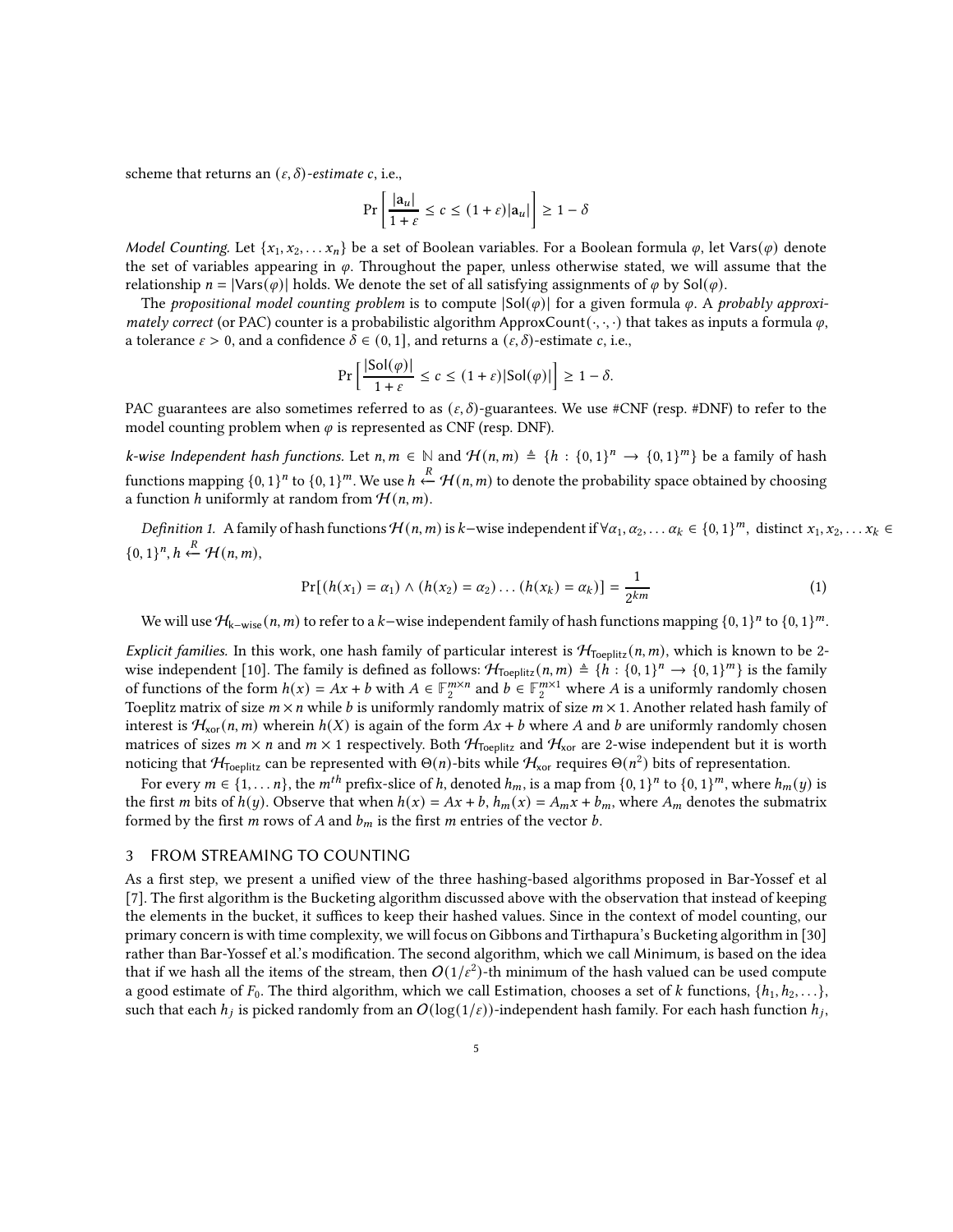we say that  $h_j$  is not lonely if there exists  $a_i \in \mathbf{a}$  such that  $h_j(a_i) = 0$ . One can then estimate  $F_0$  of  $\mathbf{a}$  by estimating the number of hash functions that are not lonely.

Algorithm [1,](#page-5-0) called ComputeF0, presents the overarching architecture of the three proposed algorithms. Each of these algorithms first picks an appropriate set of hash functions  $H$  and initializes the sketch  $S$ . The architecture of ComputeF0 is fairly simple: it chooses a collection of hash functions using ChooseHashFunctions, calls the subroutine ProcessUpdate for every incoming element of the stream, and invokes ComputeEst at the end of the stream to return the  $F_0$  approximation.

ChooseHashFunctions. As shown in Algorithm [2,](#page-6-0) the hash functions depend on the strategy being implemented. The subroutine PickHashFunctions( $H$ ,  $t$ ) returns a collection of  $t$  independent hash functions from the family  $H$ . We use H to denote the collection of hash functions returned, this collection viewed as either 1-dimensional array or as a 2-dimensional array. When H is 1-dimensional array,  $H[i]$  to denote the *i*th hash function of the collection and when *H* is a 2-dimensional array  $H[i][j]$  is the  $[i, j]$ th hash functions.

Sketch Properties. For each of the three algorithms, their corresponding sketches can be viewed as arrays of size of 35  $\log(1/\delta)$ . The parameter Thresh is set to 96/ $\varepsilon^2$ .

Bucketing The element  $S[i]$  is a tuple  $\langle \ell_i, m_i \rangle$  where  $\ell_i$  is a list of size at most Thresh, where  $\ell_i = \{x \in \mathbf{a} \mid \mathbf{a} \in \mathbf{a} \mid \mathbf{a} \in \mathbf{a} \mid \mathbf{a} \in \mathbf{a} \mid \mathbf{a} \in \mathbf{a} \mid \mathbf{a} \in \mathbf{a} \mid \mathbf{a} \in \mathbf{a} \mid \mathbf$  $H[i]_{m_i}(x) = 0^{m_i}$ . We use  $S[i](0)$  to denote  $\ell_i$  and  $S[i](1)$  to denote  $m_i$ .

- Minimum The element S[i] holds the lexicographically distinct Thresh many smallest elements of  $\{H[i](x) | x \in$ a}.
- Estimation The element  $S[i]$  holds a tuple of size Thresh. The *j*'th entry of this tuple is the largest number of trailing zeros in any element of  $H[i, j](a)$ .

ProcessUpdate. For a new item  $x$ , the update of  $S$ , as shown in Algorithm [3](#page-6-1) is as follows:

Bucketing For a new item x, if  $H[i]_{m_i}(x) = 0^{m_i}$ , then we add it to  $S[i]$  if x is not already present in  $S[i]$ . If the size of  $\mathcal{S}[i]$  is greater than Thresh (which is set to be  $O(1/\varepsilon^2)$ ), then we increment the  $m_i$  as in line [8.](#page-6-1)

**Minimum** For a new item x, if  $H[i](x)$  is smaller than the max  $S[i]$ , then we replace max  $S[i]$  with  $H[i](x)$ . **Estimation** For a new item x, compute  $z = \text{TrailZero}(H[i, j](x))$ , i.e, the number of trailing zeros in  $H[i, j](x)$ , and replace  $S[i, j]$  with z if z is larger than  $S[i, j]$ .

ComputeEst. Finally, for each of the algorithms, we estimate  $F_0$  based on the sketch  $S$  as described in the sub-routine ComputeEst presented as Algorithm [4.](#page-7-0) It is crucial to note that the estimation of  $F_0$  is performed solely using the sketch S for the Bucketing and Minimum algorithms. The Estimation algorithm requires an additional parameter r that depends on a loose estimate of  $F_0$ ; we defer details to Section [3.4.](#page-10-0)

## <span id="page-5-0"></span>Algorithm 1 Compute  $F0(n, \varepsilon, \delta)$

```
1: Thresh \leftarrow 96/\varepsilon^22: t \leftarrow 35 \log(1/\delta)3: H \leftarrow ChooseHashFunctions(n, Thresh, t)
4: S \leftarrow \{\}5: while true do
6: if EndStream then exit;
7: x \leftarrow input()8: ProcessUpdate(S, H, x,Thresh)
9: Est \leftarrow ComputeEst(S, Thresh)
```

```
10: return \, Est
```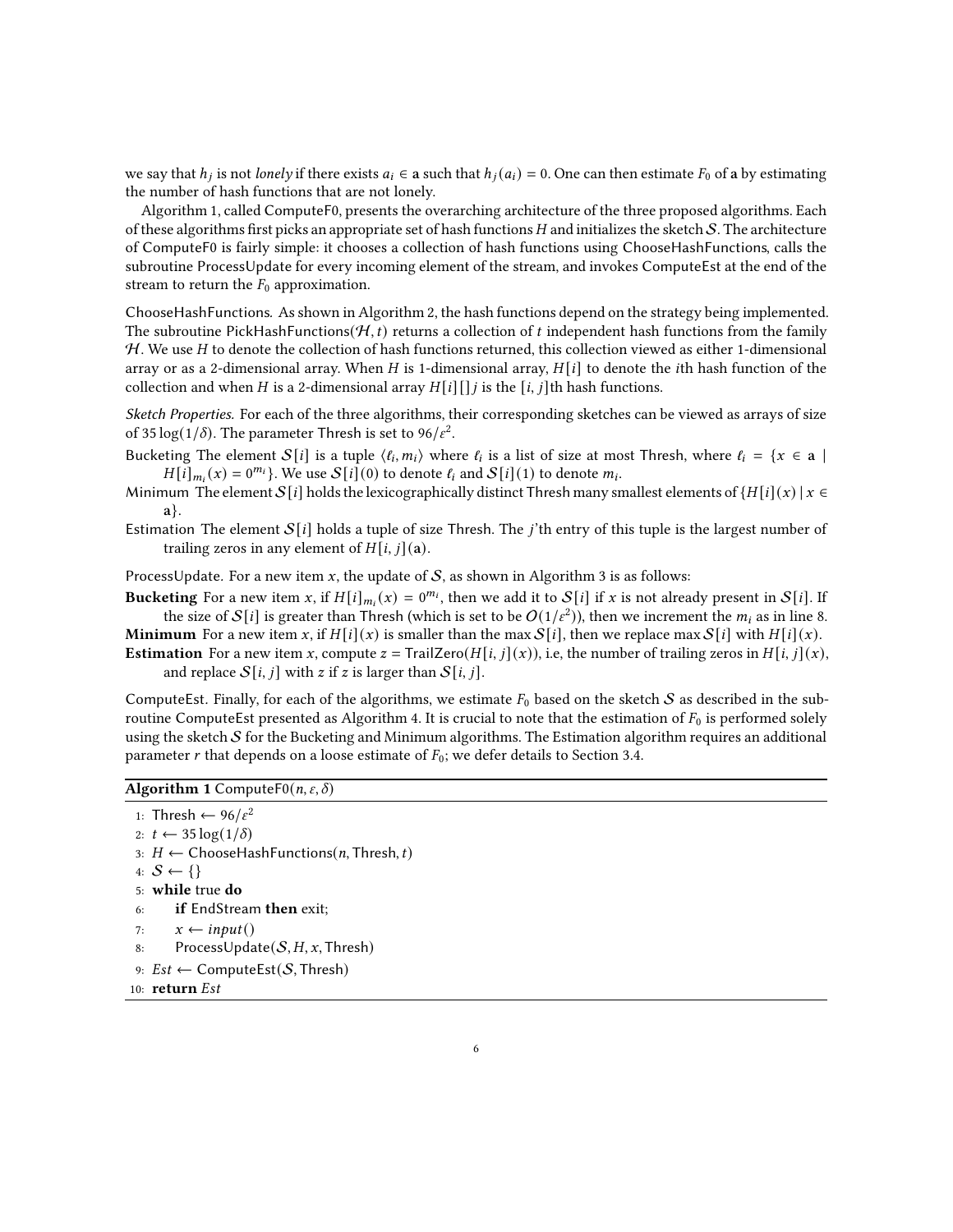<span id="page-6-0"></span>Algorithm 2 ChooseHashFunctions( $n$ , Thresh,  $t$ )

1: switch AlgorithmType do 2: case AlgorithmType==Bucketing 3:  $H \leftarrow PickHashFunctions(\mathcal{H}_{Toeplitz}(n, n), t)$ 4: case AlgorithmType==Minimum 5:  $H \leftarrow PickHashFunctions(\mathcal{H}_{Toeplitz}(n, 3n), t)$ 6: case AlgorithmType==Estimation 7:  $s \leftarrow 10 \log(1/\varepsilon)$ 8:  $H \leftarrow$  PickHashFunctions( $\mathcal{H}_{s-wise}(n, n)$ ,  $t \times$  Thresh) return  $H$ 

<span id="page-6-1"></span>Algorithm 3 ProcessUpdate( $S$ ,  $H$ ,  $x$ , Thresh)

```
1: for i \in [1, |H|] do
2: switch AlgorithmType do
3: case Bucketing
4: m_i = S[i](0)5: if H[i]_{m_i}(x) = 0^{m_i} then
6: S[i](0) \leftarrow S[i](0) \cup \{x\}7: if size(S[i](0)) > Thresh then
8: S[i](1) \leftarrow S[i](1) + 19: for y \in S do
10: if H[i]_{m_i+1}(y) \neq 0^{m_i+1} then
11: Remove(S[i](0), y)12: case Minimum
13: if size(S[i]) < Thresh then
14: S[i].Append(H[i](x))15: else
16: j \leftarrow \arg \max(S[i])17: if S[i](j) > H[i](x) then
18: S[i](j) \leftarrow H[i](x)19: case Estimation
20: for j \in [1, \text{Thresh}] do
21: S[i, j] \leftarrow \max(S[i, j], \text{TrailZero}(H[i, j](x)))22: return S
```
## 3.1 A Recipe For Transformation

Observe that for each of the algorithms, the final computation of  $F_0$  estimation depends on the sketch S. Therefore, as long as for two streams a and â, if their corresponding sketches, say  $S$  and  $S$  respectively, are equivalent, the three schemes presented above would return the same estimates. The recipe for a transformation of streaming algorithms to model counting algorithms is based on the following insight:

(1) Capture the relationship  $P(S, H, a_u)$  between the sketch S, set of hash functions H, and set  $a_u$  at the end of stream. Recall that  $\mathbf{a}_u$  is the set of all distinct elements of the stream  $\mathbf{a}$ .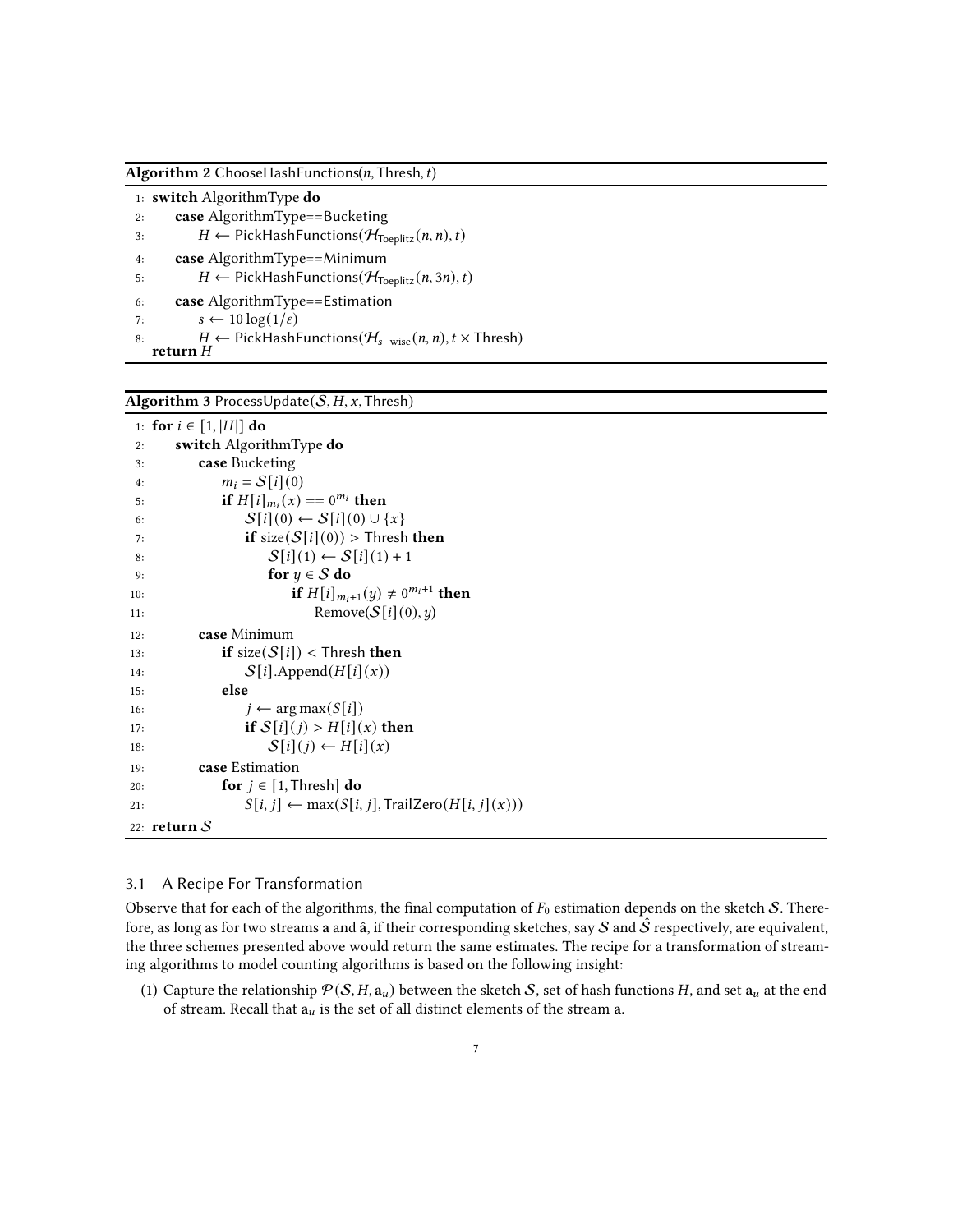<span id="page-7-0"></span>Algorithm 4 ComputeEst( $S$ , Thresh)

|    | 1: switch Algorithm Type do                                                                                                                                                |
|----|----------------------------------------------------------------------------------------------------------------------------------------------------------------------------|
| 2: | case Bucketing                                                                                                                                                             |
| 3: | <b>return</b> Median $\left( \left\{ \text{size}( \mathcal{S}[i](0)) \times 2^{\mathcal{S}[i](1)} \right\}_i \right)$                                                      |
| 4: | case Minimum                                                                                                                                                               |
| 5: | <b>return</b> Median $\left(\left\{\frac{\text{Thresh} \times 2^m}{\text{max} \{S[i]\}}\right\}\right)$                                                                    |
| 6: | <b>case</b> Estimation $(r)$                                                                                                                                               |
| 7: | <b>return</b> Median $\left( \left\{ \frac{\ln \left(1 - \frac{1}{\text{Thresh}} \sum_{j=1}^{\text{Thresh}} 1\{S[i,j] \geq r\} \right)}{\ln(1 - 2^{-r})} \right\} \right)$ |

- (2) The formula  $\varphi$  is viewed as symbolic representation of the unique set  $a_u$  represented by the stream a such that  $\text{Sol}(\varphi) = \mathbf{a}_u$ .
- (3) Given a formula  $\varphi$  and set of hash functions H, design an algorithm to construct sketch S such that  $P(S, H, Sol(\varphi))$  holds. And now, we can estimate  $|Sol(\varphi)|$  from S.

In the rest of this section, we will apply the above recipe to the three types of  $F_0$  estimation algorithms, and derive corresponding model counting algorithms. In particular, we show how applying the above recipe to the Bucketing algorithm leads us to reproduce the state of the art hashing-based model counting algorithm, ApproxMC, proposed by Chakraborty et al [\[14\]](#page-19-1). Applying the above recipe to Minimum and Estimation allows us to obtain fundamentally different schemes. In particular, we observe while model counting algorithms based on Bucketing and Minimum provide FPRAS's when  $\varphi$  is DNF, such is not the case for the algorithm derived based on Estimation.

## <span id="page-7-3"></span>3.2 Bucketing-based Algorithm

The Bucketing algorithm chooses a set  $H$  of pairwise independent hash functions and maintains a sketch  $S$  that we will describe. Here we use  $H_{\text{Toeplitz}}$  as our choice of pairwise independent hash functions. The sketch S is an array where, each  $\mathcal{S}[i]$  of the form  $\langle c_i, m_i \rangle$ . We say that the relation  $\overline{\mathcal{P}}_1(\mathcal{S}, H, \mathsf{a}_u)$  holds if

(1) 
$$
|\mathbf{a}_u \cap \{x \mid H[i]_{m_i-1}(x) = 0^{m_i-1}\}| \ge \frac{96}{\epsilon^2}
$$

(1)  $|a_{u} \cap \{x \mid H[i]_{m_i-1}(x) = 0 \} \leq \frac{e^2}{\varepsilon^2}$ <br>
(2)  $c_i = |a_u \cap \{x \mid H[i]_{m_i}(x) = 0^{m_i}\}| < \frac{96}{\varepsilon^2}$ 

The following lemma due to Bar-Yossef et al. [\[7](#page-18-2)] and Gibbons and Tirthapura [\[30](#page-19-8)] captures the relationship among the sketch S, the relation  $P_1$  and the number of distinct elements of a multiset.

<span id="page-7-2"></span>**Lemma 1.** [\[7](#page-18-2), [30\]](#page-19-8) Let  $a \subseteq \{0,1\}^n$  be a multiset and  $H \subseteq H_{Toeplitz}(n,n)$  where and each H[i]s are independently drawn and  $|H| = O(\log 1/\delta)$  and let S be such that the  $P_1(S, H, a_u)$  holds. Let  $c = \text{Median } \{c_i \times 2^{m_i}\}\text{.}$  Then

$$
\Pr\left[\frac{|\mathbf{a}_u|}{(1+\varepsilon)} \le c \le (1+\varepsilon)|\mathbf{a}_u|\right] \ge 1-\delta.
$$

To design an algorithm for model counting, based on the bucketing strategy, we turn to the subroutine introduced by Chakraborty, Meel, and Vardi: BoundedSAT, whose properties are formalized as follows:

<span id="page-7-1"></span>**Proposition 1.** [\[13,](#page-19-0) [14](#page-19-1)] There is an algorithm BoundedSAT that gets  $\varphi$  over n variables, a hash function  $h \in$  $H_{\text{Toeplitz}}(n,m)$ , and a number p as inputs, returns  $\min(p, |\text{Sol}(\varphi \land h(x)| = 0^m)|)$ . If  $\varphi$  is a CNF formula, then BoundedSAT makes  $O(p)$  calls to a NP oracle. If  $\varphi$  is a DNF formula with  $k$  terms, then BoundedSAT takes  $O(n^3\cdot k\cdot p)$ time.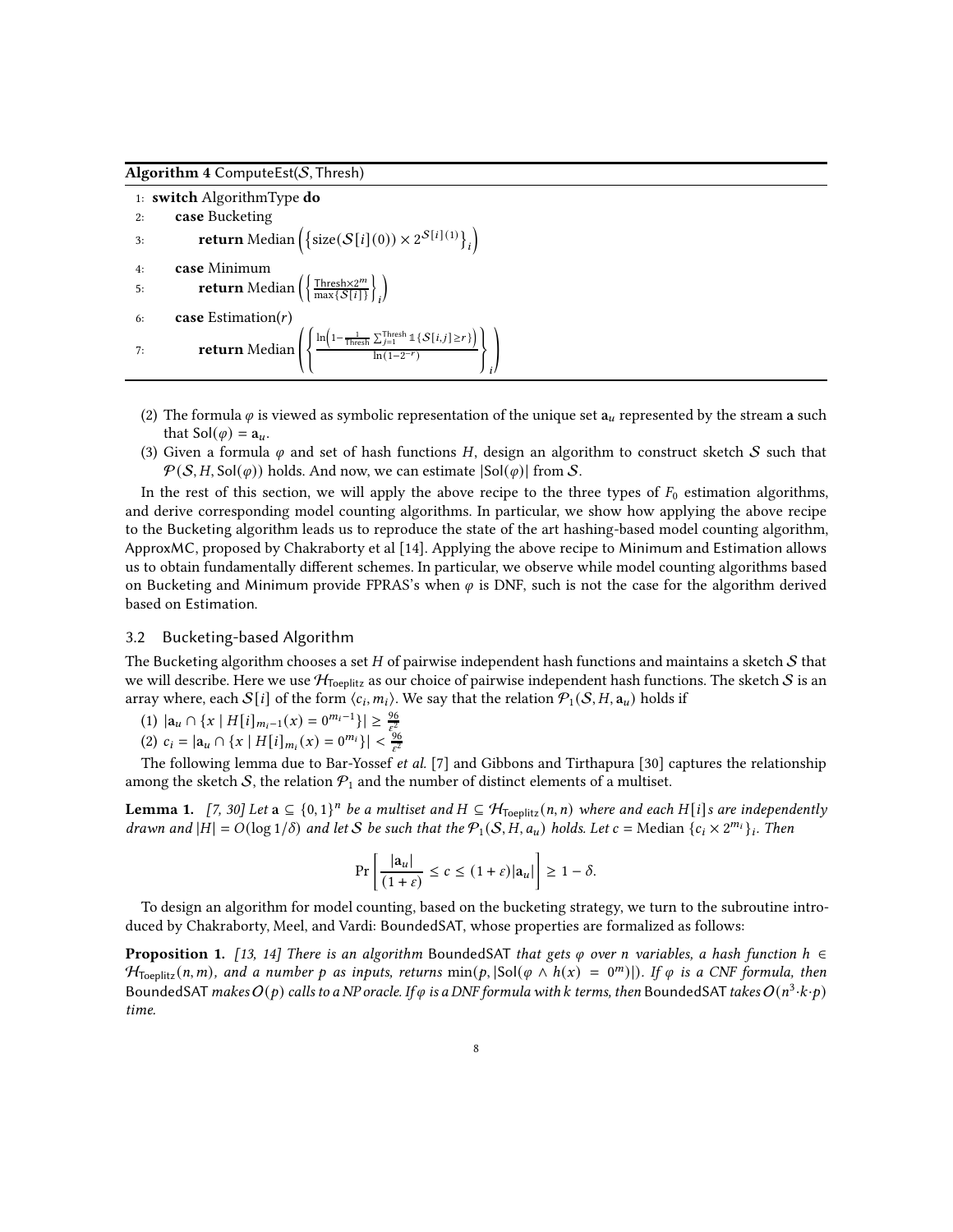<span id="page-8-0"></span>**Algorithm 5** ApproxMC( $\varphi$ ,  $\varepsilon$ ,  $\delta$ )

1:  $t \leftarrow 35 \log(\frac{1}{\delta})$ 2:  $H \leftarrow$  PickHashFunctions( $\mathcal{H}_{\text{Toeplitz}}(n, n), t$ ) 3:  $S \leftarrow \{\};$ 4: Thresh  $\leftarrow \frac{96}{\epsilon^2}$ 5: for  $i \in [1, t]$  do 6:  $m_i \leftarrow 0$ 7:  $c_i$  ← BoundedSAT( $\varphi$ ,  $H[i]|_{m_i}$ , Thresh) 8: while  $c_i \geq$  Thresh do 9:  $m_i \leftarrow m_i + 1$ 10:  $c_i \leftarrow$  BoundedSAT $(\varphi, H[i]|_{m_i}(x),$  Thresh) 11:  $S[i] \leftarrow (c_i, m_i)$ 12:  $Est \leftarrow Median(\{S[i](0) \times 2^{S[i](1)}\}_i)$ 13: return Est

Equipped with Proposition [1,](#page-7-1) we now turn to designing an algorithm for model counting based on the Bucketing strategy. The algorithm follows in similar fashion to its streaming counterpart where  $m_i$  is iteratively incremented until the number of solutions of the formula ( $\varphi \wedge H[i]_{m_i}(x) = 0^{m_i}$ ) is less than Thresh. Interestingly, an approximate model counting algorithm, called ApproxMC, based on bucketing strategy was discovered independently by Chakraborty et. al. [\[13\]](#page-19-0) in 2013. We reproduce an adaptation ApproxMC in Algorithm [5](#page-8-0) to showcase how ApproxMC can be viewed as transformation of the Bucketing algorithm. In the spirit of Bucketing, ApproxMC seeks to construct a sketch S of size  $t \in O(\log(1/\delta))$ . To this end, for every iteration of the loop, we continue to increment the value of the loop until the conditions specified by the relation  $\mathcal{P}_1(\mathcal{S}, H, \text{Sol}(\varphi))$ are met. For every iteration *i*, the estimate of the model count is  $c_i \times 2^{m_i}$ . Finally, the estimate of the model count is simply the median of the estimation of all the iterations. Since in the context of model counting, we are concerned with time complexity, wherein both  $H_{Toeplitz}$  and  $H_{\text{xor}}$  lead to same time complexity. Furthermore, Chakraborty et al. [\[12\]](#page-19-13) observed no difference in empirical runtime behavior due to  $\mathcal{H}_{\text{Toeplitz}}$  and  $\mathcal{H}_{\text{xor}}$ .

The following theorem establishes the correctness of ApproxMC, and the proof follows from Lemma [1](#page-7-2) and Proposition [1.](#page-7-1)

THEOREM 2. Given a formula  $\varphi$ ,  $\varepsilon$ , and  $\delta$ , ApproxMC returns Est such that Pr $\left[\frac{|Sol(\varphi)|}{1+\varepsilon}\right]$  $\frac{\sin(\varphi)}{1+\varepsilon} \leq Est \leq (1+\varepsilon)|Sol(\varphi)| \geq$  $1-\delta$ . If  $\varphi$  is a CNF formula, then this algorithm makes  $O(n\cdot \frac{1}{\epsilon^2}\log(1/\delta))$  calls to NP oracle. If  $\varphi$  is a DNF formula then ApproxMC is FPRAS. In particular for a DNF formula with  $k$  terms, ApproxMC takes  $O(n^4 \cdot k \cdot \frac{1}{\varepsilon^2} \cdot \log(1/\delta))$ time.

Further Optimizations. We now discuss how the setting of model counting allows for further optimizations. Observe that for all *i*, Sol( $\varphi \wedge (H[i]_{m_i-1})(x) = 0^{m_i-1}$ )  $\subseteq$  Sol( $\varphi \wedge (H[i]_{m_i})(x) = 0^{m_i}$ ). Note that we are interested in finding the value of  $m_i$  such that  $|\text{Sol}(\varphi \wedge (H[i]_{m_i-1})(x) = 0^{m_i-1})| \ge \frac{96}{\epsilon^2}$  and  $|\text{Sol}(\varphi \wedge (H[i]_{m_i})(x) = 0^{m_i})| < \frac{96}{\epsilon^2}$ , therefore, we can perform a binary search for  $m_i$  instead of a linear search performed in the loop [8– 10.](#page-8-0) Indeed, this observation was at the core of Chakraborty et al's followup work [\[14](#page-19-1)], which proposed the ApproxMC2, thereby reducing the number of calls to NP oracle from  $O(n\cdot\frac{1}{\epsilon^2}\log(1/\delta))$  to  $O(\log n\cdot\frac{1}{\epsilon^2}\log(1/\delta))$ . Furthermore, the reduction in NP oracle calls led to significant runtime improvement in practice. It is worth commenting that the usage of ApproxMC2 as FPRAS for DNF is shown to achieve runtime efficiency over the alternatives based on Monte Carlo methods [\[44](#page-20-6)[–46](#page-20-7)].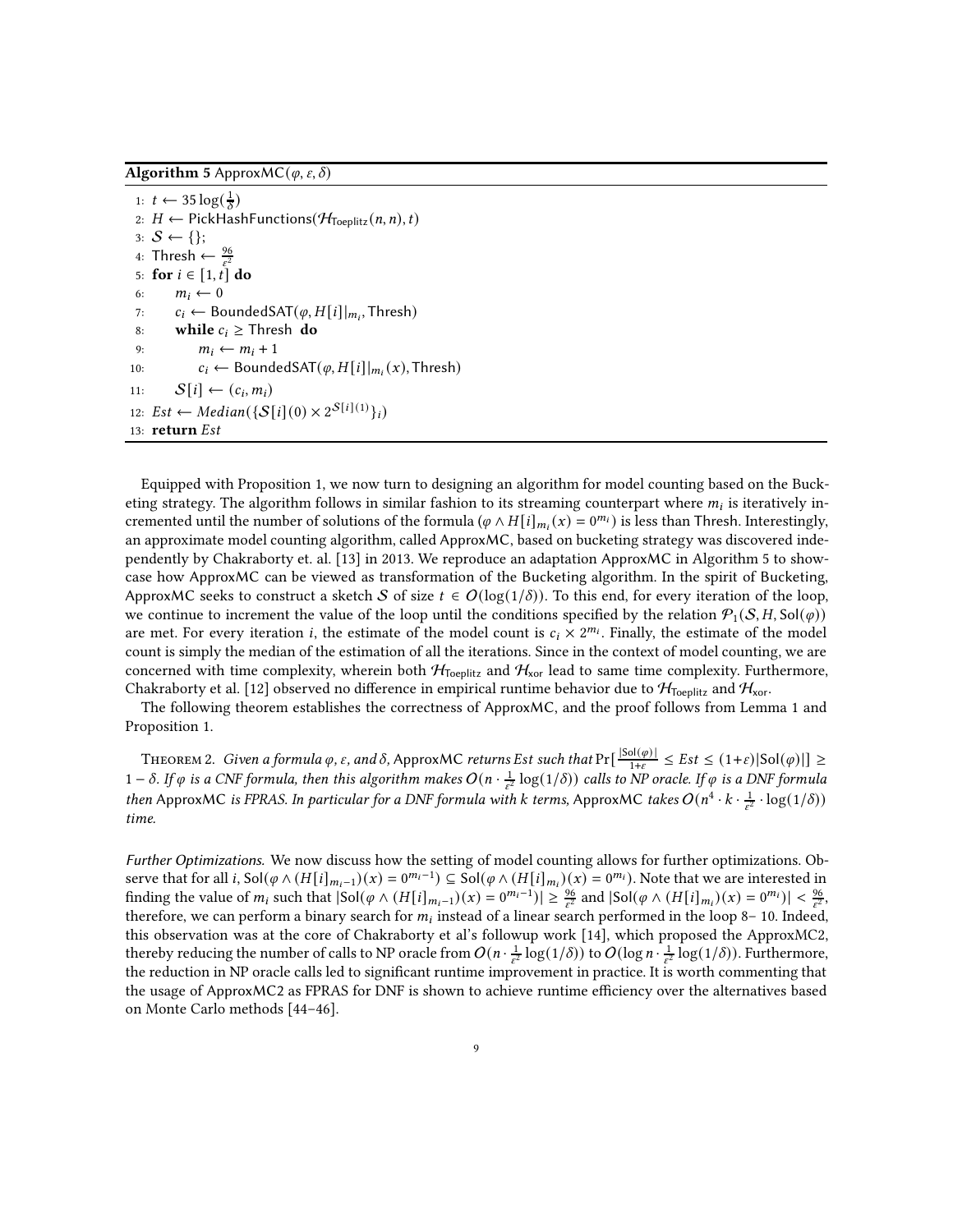Algorithm 6 ApproxModelCountMin( $\varphi, \varepsilon, \delta$ )

1:  $t \leftarrow 35 \log(1/\delta)$ 2:  $H \leftarrow$  PickHashFunctions( $\mathcal{H}_{\text{Toeplitz}}(n, 3n), t$ ) 3:  $S \leftarrow \{\}$ 4: Thresh  $\leftarrow \frac{96}{\varepsilon^2}$ <br>5: **for**  $i \in [1, t]$  do 6:  $S[i] \leftarrow \text{FindMin}(\varphi, H[i], \text{Thresh})$ 7:  $Est$  ← Median  $\left(\left\{\frac{\text{Thresh} \times 2^{3n}}{\text{max} \{S[i]\}}\right\}\right)$ i Í 8: return Est

## <span id="page-9-1"></span>3.3 Minimum-based Algorithm

For a given multiset a (eg: a data stream or solutions to a model), we now specify the property  $P_2(S, H, \mathbf{a}_u)$ . The sketch S is an array of sets indexed by members of H that holds lexicographically  $p$  minimum elements of  $H[i](\mathbf{a}_u)$  where  $p$  is min( $\frac{96}{\epsilon^2}$ ,  $|\mathbf{a}_u|$ ).  $\mathcal{P}_2$  is the property that specifies this relationship. More formally, the relationship  $\mathcal{P}_2$  holds, if the following conditions are met.

- $(1) \ \forall i, |S[i]| = \min(\frac{96}{\varepsilon^2}, |a_u|)$
- (2) ∀ $i, \forall y \notin S[i], \forall y' \in S[i]$  it holds that  $H[i](y') \preceq H[i](y)$

The following lemma due to Bar-Yossef *et al.* [\[7\]](#page-18-2) establishes the relationship between the property  $\mathcal{P}_2$  and the number of distinct elements of a multiset. Let  $\max(S_i)$  denote the largest element of the set  $S_i$ .

<span id="page-9-2"></span>**Lemma 2.** [\[7](#page-18-2)] Let  $a \subseteq \{0,1\}^n$  be a multiset and  $H \subseteq H_{Toeplitz}(n,m)$  where  $m = 3n$  and each H[i]s are independently drawn and  $|H| = O(\log 1/\delta)$  and let S be such that the  $\mathcal{P}_2(S, H, a_u)$  holds. Let  $c = \text{Median} \{ \frac{p \cdot 2^m}{\max(S[i])} \}_i$ . Then

$$
\Pr\left[\frac{|\mathbf{a}_u|}{(1+\varepsilon)} \le c \le (1+\varepsilon)|\mathbf{a}_u|\right] \ge 1-\delta.
$$

Therefore, we can transform the Minimum algorithm for  $F_0$  estimation to that of model counting given access to a subroutine that can compute S such that  $\mathcal{P}_2(S, H, Sol(\varphi))$  holds true. The following proposition establishes the existence and complexity of such a subroutine, called FindMin:

<span id="page-9-0"></span>**Proposition 2.** There is an algorithm FindMin that, given  $\varphi$  over n variables,  $h \in \mathcal{H}_{\text{Toeplitz}}(n,m)$ , and  $p$  as input, returns a set,  $B \subseteq h(Sol(\varphi))$  so that if  $|h(Sol(\varphi))| \leq p$ , then  $B = h(Sol(\varphi))$ , otherwise B is the p lexicographically minimum elements of  $h(Sol(\varphi))$ . Moreover, if  $\varphi$  is a CNF formula, then FindMin makes  $O(p \cdot m)$  calls to an NP oracle, and if  $\varphi$  is a DNF formula with  $k$  terms, then FindMin takes  $O(m^3 \cdot n \cdot k \cdot p)$  time.

Equipped with Proposition [2,](#page-9-0) we are now ready to present the algorithm, called ApproxModelCountMin, for model counting. Since the complexity of FindMin is PTIME when  $\varphi$  is in DNF, we have ApproxModelCountMin as a FPRAS for DNF formulas.

THEOREM 3. Given  $\varphi$ ,  $\varepsilon$ , $\delta$ , ApproxModelCountMin returns c such that

$$
\Pr\left(\frac{|\text{Sol}(\varphi)|}{1+\varepsilon}\leq Est\leq (1+\varepsilon)|\text{Sol}(\varphi)|\right)\geq 1-\delta.
$$

If  $\varphi$  is a CNF formula, then ApproxModelCountMin is a polynomial-time algorithm that makes  $O(\frac{1}{\epsilon^2}n\log(\frac{1}{\delta}))$ calls to NP oracle. If  $\varphi$  is a DNF formula, then ApproxModelCountMin is an FPRAS.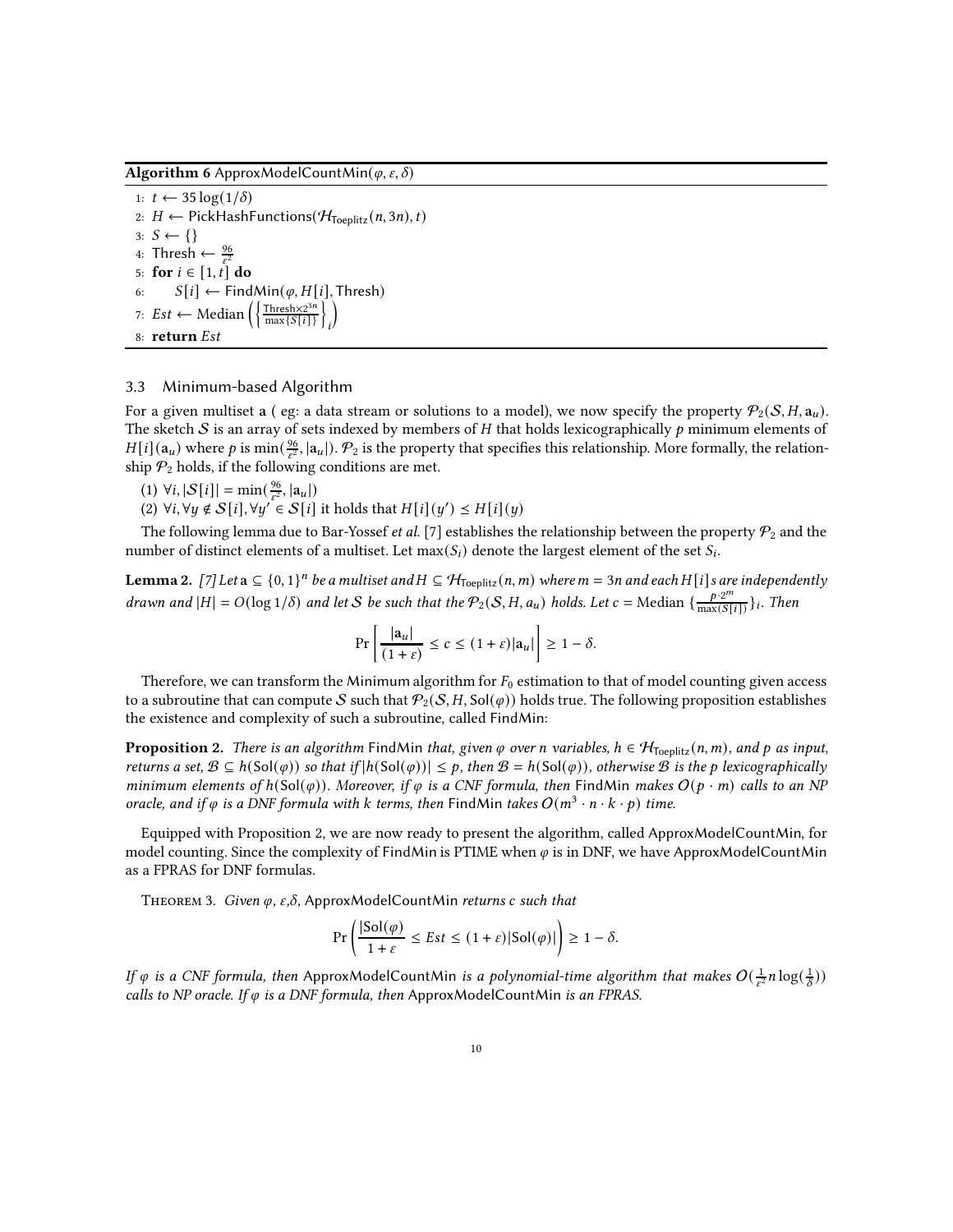Implementing the Min-based Algorithm. We now give a proof of Proposition [2](#page-9-0) by giving an implementation of FindMin subroutine.

Proof. We first present the algorithm when the formula  $\varphi$  is a DNF formula. Adapting the algorithm for the case of CNF can be done by suing similar ideas.

Let  $\phi = T_1 \vee T_2 \vee \cdots \vee T_k$  be a DNF formula over *n* variables where  $T_i$  is a term. Let  $h: \{0,1\}^n \to \{0,1\}^m$ be a linear hash function in  $H_{xor}(n, m)$  defined by a  $m \times n$  binary matrix A. Let C be the set of hashed values of the satisfying assignments for  $\varphi: C = \{h(x) | x \models \varphi\} \subseteq \{0,1\}^m$ . Let  $C_p$  be the first p elements of C in the lexicographic order. Our goal is to compute  $C_p$ .

We will give an algorithm with running time  $O(m^3np)$  to compute  $C_p$  when the formula is just a term T. Using this algorithm we can compute  $C_p$  for a formula with k terms by iteratively merging  $C_p$  for each term. The time complexity increases by a factor of k, resulting in an  $O(m^3 n k p)$  time algorithm.

Let T be a term with width w (number of literals) and  $C = \{Ax \mid x \in T\}$ . By fixing the variables in T we get a vector  $b_T$  and an  $N \times (n - w)$  matrix  $A_T$  so that  $C = \{A_T x + b_T \mid x \in \{0, 1\}^{(n - w)}\}$ . Both  $A_T$  and  $b_T$  can be computed from A and T in linear time. Let  $h_T(x)$  be the transformation  $A_T x + b_T$ .

We will compute  $C_p$  (p lexicographically minimum elements in C) iteratively as follows: assuming we have computed  $(q-1)^{th}$  minimum of  $C$ , we will compute  $q^{th}$  minimum using a prefix-searching strategy. We will use a subroutine to solve the following basic prefix-searching primitive: Given any  $l$  bit string  $y_1 \ldots y_l$ , is there an  $x \in \{0, 1\}^{n-w}$  so that  $y_1 \ldots y_l$  is a prefix for some string in  $\{h_T(x)\}$ ? This task can be performed using Gaussian elimination over an  $(l + 1) \times (n - w)$  binary matrix and can be implemented in time  $O(l^2(n - w))$ .

Let  $y = y_1 \ldots y_m$  be the  $(q-1)^{th}$  minimum in  $C$ . Let  $r_1$  be the rightmost 0 of  $y$ . Then using the above mentioned procedure we can find the lexicographically smallest string in the range of  $h_T$  that extends  $y_1 \ldots y_{(r-1)}$  if it exists. If no such string exists in  $C$ , find the index of the next 0 in  $y$  and repeat the procedure. In this manner the  $q^{th}$  minimum can be computed using  $O(m)$  calls to the prefix-searching primitive resulting in an  $O(m^3n)$  time algorithm. Invoking the above procedure  $p$  times results in an algorithm to compute  $C_p$  in  $O(m^3np)$  time.

If  $\varphi$  is a CNF formula, we can employ the same prefix searching strategy. Consider the following NP oracle:  $O = \{(\varphi, h, y, y') \mid \exists x, \exists y'', \text{ so that } x \models \varphi, y'y'' > y, h(x) = y'y''\}.$  With *m* calls to *O*, we can compute string in C that is lexicographically greater than  $y$ . So with  $p \cdot m$ , calls to O, we can compute  $C_p$ .

$$
\Box
$$

Further Optimizations. As mentioned in Section [1,](#page-0-0) the problem of model counting has witnessed a significant interest from practitioners owing to its practical usages and the recent developments have been fueled by the breakthrough progress in the SAT solving wherein calls to NP oracles are replaced by invocations of SAT solver in practice. Motivated by the progress in SAT solving, there has been significant interest in design of efficient algorithmic frameworks for related problems such as MaxSAT and its variants. The state of the art MaxSAT based on sophisticated strategies such as implicit hitting sets and are shown to significant outperform algorithms based on merely invoking a SAT solver iteratively. Of particular interest to us is the recent progress in the design of MaxSAT solvers to handle lexicographic objective functions. In this context, it is worth remarking that we expect practical implementation of FindMin would invoke a MaxSAT solver  $O(p)$  times.

## <span id="page-10-0"></span>3.4 Estimation-based Algorithm

We now adapt the Estimation algorithm to model counting. For a given stream a and chosen hash functions  $H$ , the sketch S corresponding to the estimation-based algorithm satisfies the following relation  $\mathcal{P}_3(\mathcal{S}, H, \mathbf{a}_u)$ :

$$
\mathcal{P}_3(\mathcal{S}, H, \mathbf{a}_u) := \left( S[i, j] = \max_{x \in \mathbf{a}_u} \text{TrailZero}(H[i, j])(x) \right) \tag{2}
$$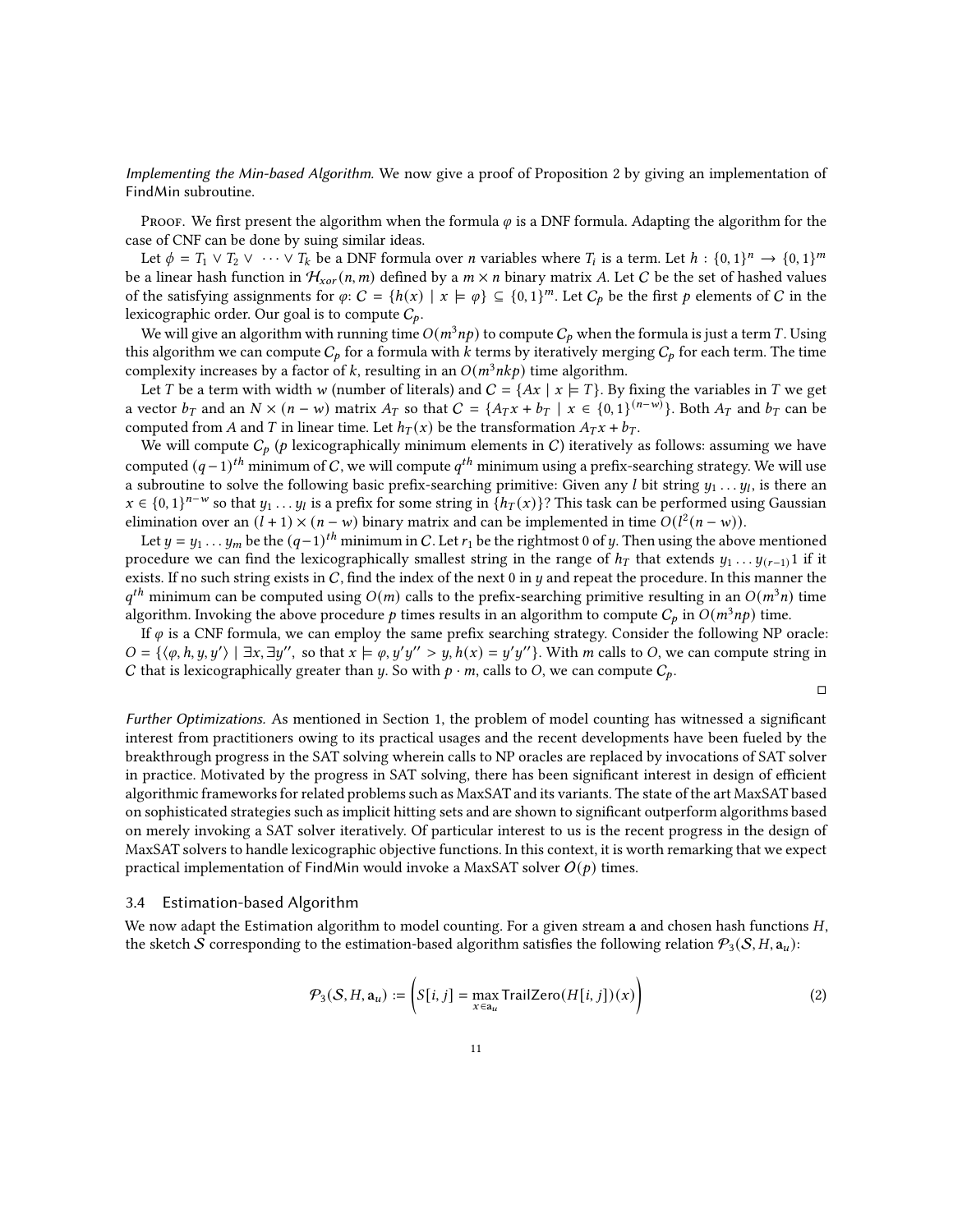where the procedure  $TraiZero(z)$  is the length of the longest all-zero suffix of z. Bar-Yossef *et al.* [\[7\]](#page-18-2) show the following relationship between the property  $P_3$  and  $F_0$ .

**Lemma 3.** [\[7\]](#page-18-2) Let  $a \subseteq \{0,1\}^n$  be a multiset. For  $i \in [T]$  and  $j \in [M]$ , suppose H $[i, j]$  is drawn independently from  $H_{s-\text{wise}}(n,n)$  where  $s=O(\log(1/\varepsilon)),$   $T=O(\log(1/\delta)),$  and  $M=O(1/\varepsilon^2).$  Let  $H$  denote the collection of these hash functions. Suppose S satisfies  $P_3(S, H, a_u)$ . For any integer r, define:

$$
c_r = \text{Median}\left\{\frac{\ln\left(1 - \frac{1}{M}\sum_{j=1}^{M} \mathbb{1}\{S[i, j] \ge r\}\right)}{\ln(1 - 2^{-r})}\right\}_i
$$

Then, if  $2F_0 \leq 2^r \leq 50F_0$ :

$$
Pr [(1 - \varepsilon)F_0 \le c_r \le (1 + \varepsilon)F_0] \ge 1 - \delta
$$

Following the recipe outlined above, we can transform a  $F_0$  streaming algorithm to a model counting algorithm by designing a subroutine that can compute the sketch for the set of all solutions described by  $\varphi$  and a subroutine to find r. The following proposition achieves the first objective for CNF formulas using a small number of calls to an NP oracle:

<span id="page-11-0"></span>**Proposition 3.** There is an algorithm FindMaxRange that given  $\varphi$  over n variables and hash function  $h \in$  $\mathcal{H}_{s-wise}(n, n)$ , returns t such that

(1)  $\exists z, z \models \varphi$  and  $h(z)$  has t least significant bits equal to zero.

(2)  $\forall (z \models \varphi) \implies h(z)$  has  $\leq t$  least significant bits equal to zero.

If  $\varphi$  is a CNF formula, then FindMaxRange makes  $O(\log n)$  calls to an NP oracle.

Proof. Consider an NP oracle  $O = \{(\varphi, h, t) \mid \exists x, \exists y, x \models \varphi, h(x) = y0^t)\}.$  Note that h can be implemented as a degree-s polynomial  $h : \mathbb{F}_{2^n} \to \mathbb{F}_{2^n}$ , so that  $h(x)$  can be evaluated in polynomial time. A binary search, requiring  $O(\log n)$  calls to O, suffices to find the largest value of t for which  $\langle \varphi, h, t \rangle$  belongs to O.

We note that unlike Propositions [1](#page-7-1) and [2,](#page-9-0) we do not know whether FindMaxRange can be implemented efficiently when  $\varphi$  is a DNF formula. For a degree-s polynomial  $h:\mathbb{F}_{2^n}\to\mathbb{F}_{2^n}$ , we can efficiently test whether  $h$ has a root by computing  $gcd(h(x), x^{2^n} - x)$ , but it is not clear how to simultaneously constrain some variables according to a DNF term.

Equipped with Proposition [3,](#page-11-0) we obtain ApproxModelCountEst that takes in a formula  $\varphi$  and a suitable value of r and returns  $|Sol(\varphi)|$ . The key idea of ApproxModelCountEst is to repeatedly invoke FindMaxRange for each of the chosen hash functions and compute the estimate based on the sketch  $S$  and the value of  $r$ . The following lemma summarizes the time complexity and guarantees of ApproxModelCountEst for CNF formulas.

THEOREM 4. Given a CNF formula  $\varphi$ , parameters  $\varepsilon$  and  $\delta$ , and  $r$  such that  $2F_0 \leq 2^r \leq 50F_0$ , the algorithm ApproxModelCountEst returns c satisfying

$$
\Pr\left[\frac{|\text{Sol}(\varphi)|}{1+\varepsilon} \le c \le (1+\varepsilon)|\text{Sol}(\varphi)|\right] \ge 1-\delta.
$$

ApproxModelCountEst *makes*  $O(\frac{1}{\varepsilon^2}\log n\log(\frac{1}{\delta}))$  *calls to an NP oracle.* 

In order to obtain  $r$ , we run in parallel another counting algorithm based on the simple  $F_0$ -estimation algorithm [\[3,](#page-18-1) [29\]](#page-19-7) which we call FlajoletMartin. Given a stream a, the FlajoletMartin algorithm chooses a random pairwiseindependent hash function  $h \in H_{xor}(n, n)$ , computes the largest r so that for some  $x \in a_u$ , the r least significant bits of  $h(x)$  are zero, and outputs r. Alon, Matias and Szegedy [\[3\]](#page-18-1) showed that  $2^r$  is a 5-factor approximation of  $F_0$  with probability 3/5. Using our recipe, we can convert FlajoletMartin into an algorithm that approximates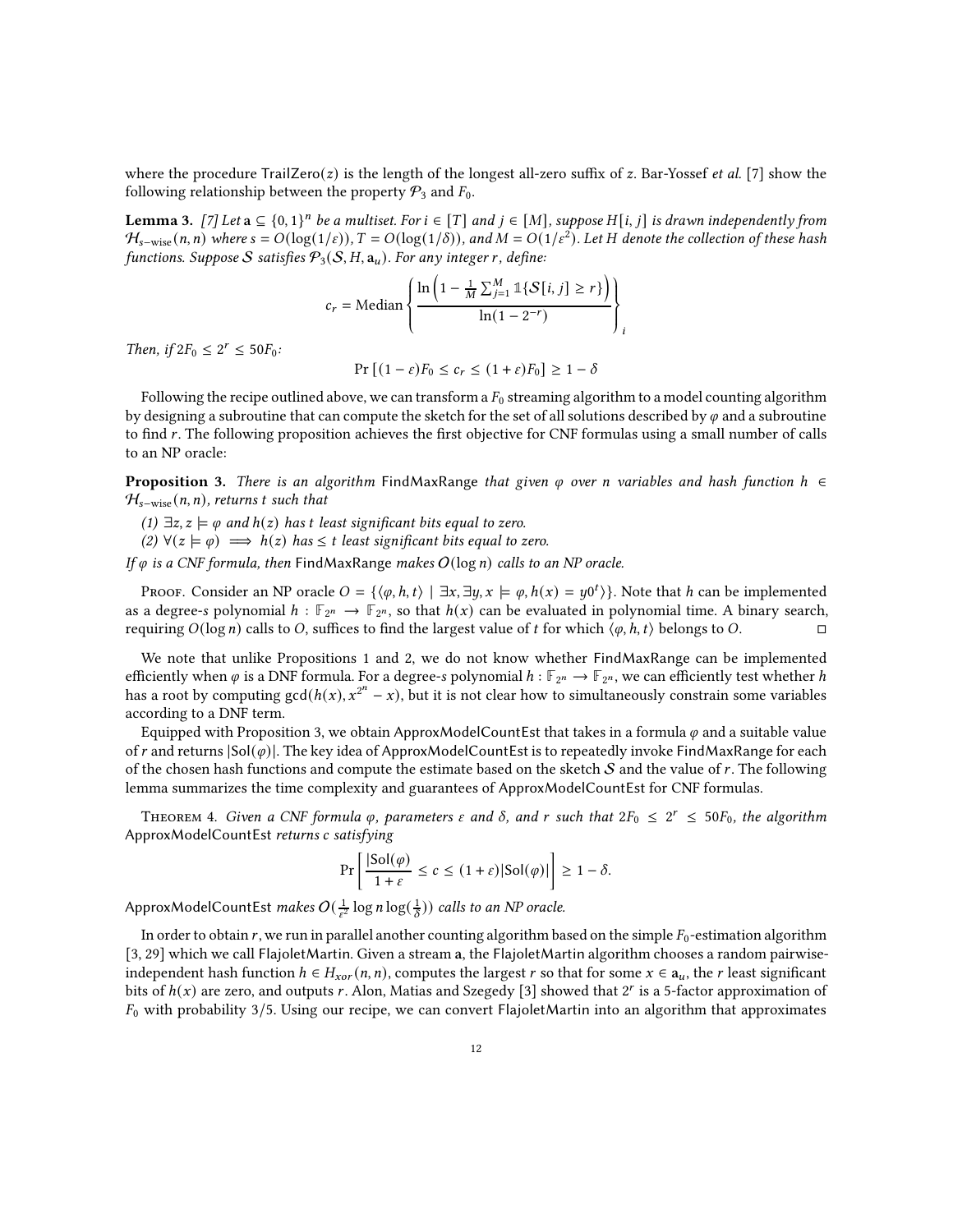Algorithm 7 ApproxModelCountEst( $\varphi$ ,  $\varepsilon$ ,  $\delta$ ,  $r$ )

```
1: Thresh \leftarrow 96/\varepsilon^22: t \leftarrow 35 \log(1/\delta)3: H ← PickHashFunctions(H_{s-wise}(n, n), t × Thresh)
4: S \leftarrow \{\}5: for i \in [1, t] do
6: for j \in [1, Thresh] do
7: S[i, j] \leftarrow FindMaxRange(\varphi, TrailZero(H[i, j]))
8: Est ← Median \left\{\frac{\ln\left(1-\frac{1}{\text{Thresh}}\sum_{j=1}^{\text{Thresh}}1\{S[i,j]\geq r\}\right)}{\ln(1-2^{-r})}\right\}ln(1-2^{-r}))
                                                                         i
9: return \, Est
```
the number of solutions to a CNF formula  $\varphi$  within a factor of 5 with probability 3/5. It is easy to check that using the same idea as in Proposition [3,](#page-11-0) this algorithm requires  $O(\log n)$  calls to an NP oracle.

## 3.5 The Opportunities Ahead

As noted in Section [3.2,](#page-7-3) the algorithms based on Bucketing was already known and have witnessed a detailed technical development from both applied and algorithmic perspectives. The model counting algorithms based on Minimum and Estimation are new. We discuss some potential implications of these new algorithms to SAT solvers and other aspects.

MaxSAT solvers with native support for XOR constraints. When the input formula  $\varphi$  is represented as CNF, then ApproxMC, the model counting algorithm based on Bucketing strategy, invokes NP oracle over CNF-XOR formulas, i.e., formulas expressed as conjunction of CNF and XOR constraints. The significant improvement in runtime performance of ApproxMC owes to the design of SAT solvers with native support for CNF-XOR formulas [\[52](#page-20-4)[–54](#page-20-16)]. Such solvers have now found applications in other domains such as cryptanalysis. It is perhaps worth emphasizing that the proposal of ApproxMC was crucial to renewed interest in the design of SAT solvers with native support for CNF-XOR formulas. As observed in Section [3.3,](#page-9-1) the algorithm based on Minimum strategy would ideally invoke a MaxSAT solver that can handle XOR constraints natively. We believe that Minimum-based algorithm will ignite interest in the design of MaxSAT solver with native support for XOR constraints.

FPRAS for DNF based on Estimation. In Section [3.4,](#page-10-0) we were unable to show that the model counting algorithm obtained based on Estimation is FPRAS when  $\varphi$  is represented as DNF. The algorithms based on Estimation have been shown to achieve optimal space efficiency in the context of  $F_0$  estimation. In this context, an open problem is to investigate whether Estimation-based strategy lends itself to FPRAS for DNF counting.

Empirical Study of FPRAS for DNF Based on Minimum. Meel et al. [\[45,](#page-20-13) [46](#page-20-7)] observed that FPRAS for DNF based on Bucketing has superior performance, in terms of the number of instances solved, to that of FPRAS schemes based on Monte Carlo framework. In this context, a natural direction of future work would be to conduct an empirical study to understand behavior of FPRAS scheme based on Minimum strategy.

#### <span id="page-12-0"></span>4 DISTRIBUTED DNF COUNTING

Consider the problem of *distributed DNF counting*. In this setting, there are  $k$  sites that can each communicate with a central coordinator. The input DNF formula  $\varphi$  is partitioned into k DNF subformulas  $\varphi_1, \ldots, \varphi_k$ , where each  $\varphi_i$  is a subset of the terms of the original  $\varphi$ , with the *j*'th site receiving only  $\varphi_j$ . The goal is for the coordinator to obtain an  $(\epsilon, \delta)$ -approximation of the number of solutions to  $\varphi$ , while minimizing the total number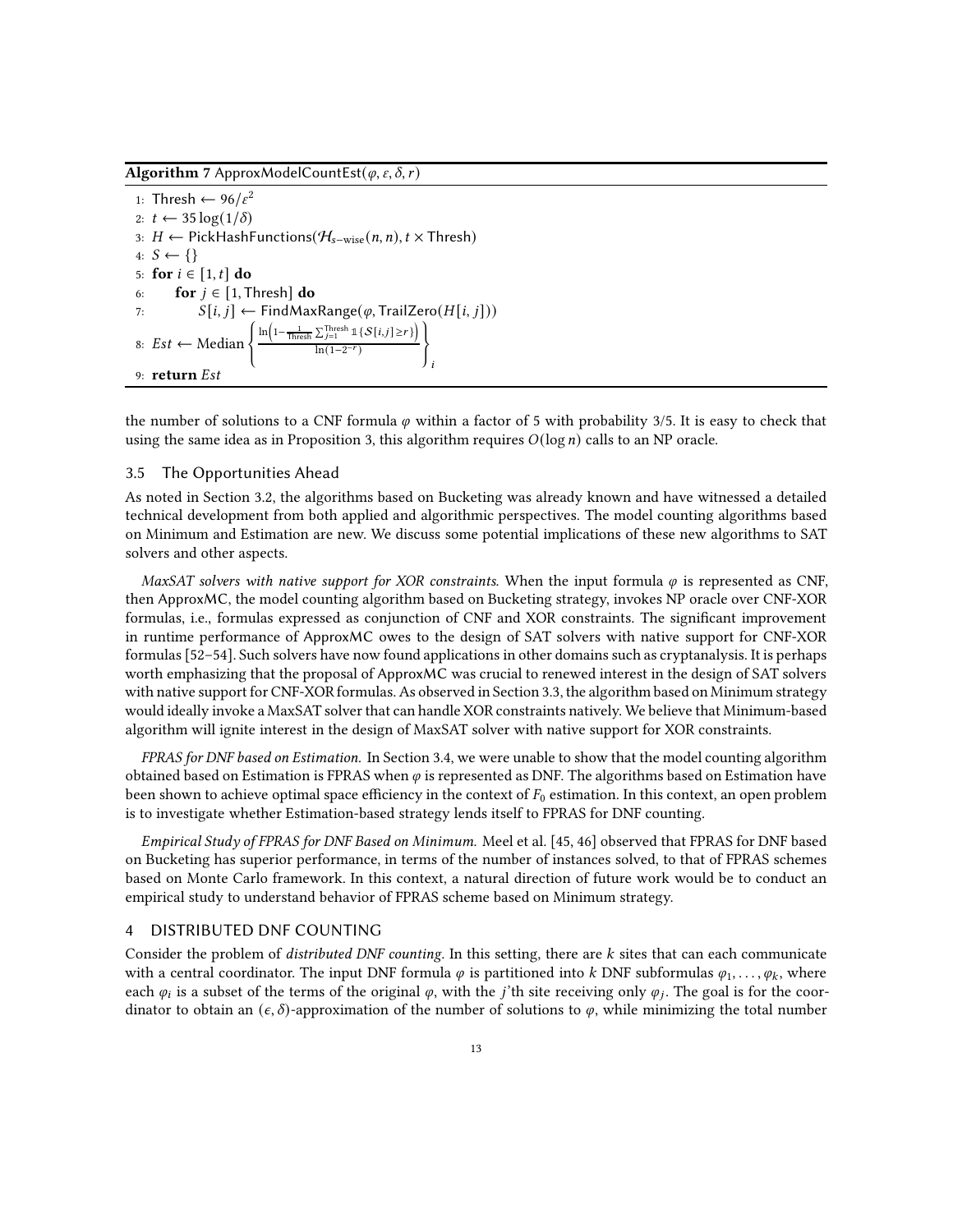of bits communicated between the sites and the coordinator. Distributed algorithms for sampling and counting solutions to CSP's have been studied recently in other models of distributed computation [\[25](#page-19-14)[–28](#page-19-15)]. From a practical perspective, given the centrality of #DNF in the context of probabilistic databases [\[48,](#page-20-17) [49\]](#page-20-14), a distributed DNF counting would entail applications in distributed probabilistic databases.

From our perspective, distributed DNF counting falls within the distributed functional monitoring framework formalized by Cormode et al. [\[20\]](#page-19-16). Here, the input is a stream a which is partitioned arbitrarily into sub-streams  $a_1, \ldots, a_k$  that arrive at each of k sites. Each site can communicate with the central coordinator, and the goal is for the coordinator to compute a function of the joint stream **a** while minimizing the total communication. This general framework has several direct applications and has been studied extensively [\[4](#page-18-4), [6,](#page-18-5) [18](#page-19-17), [21,](#page-19-18) [33,](#page-19-19) [40](#page-20-18)[–42,](#page-20-19) [51](#page-20-20), [61,](#page-20-21) [62](#page-20-22), [64\]](#page-20-23). In distributed DNF counting, each sub-stream  $a_i$  corresponds to the set of satisfying assignments to each subformula  $\varphi_i$ , while the function to be computed is  $F_0.$ 

The model counting algorithms discussed in Section [3](#page-4-0) can be extended to the distributed setting. We briefly indicate the distributed implementations for each of the three algorithms. As above, we set the parameters Thresh to  $O(1/\varepsilon^2)$ . Correctness follows from Bar-Yossef *et al.* [\[7](#page-18-2)] and the earlier discussion.

We consider an adaptation of BoundedSAT that takes in  $\varphi$  over *n* variables, a hash function  $h \in \mathcal{H}_{\text{Teenlitz}}(n,m)$ , and a threshold t as inputs, returns a set U of solutions such that  $|U| = \min(t, |Sol(\varphi \land h(x) = 0^m)|)$ .

- Bucketing. Setting  $m = O(\log(k/\delta \epsilon^2))$ , the coordinator chooses  $H[1], \ldots, H[T]$  from  $\mathcal{H}_{Toeplitz}(n, n)$  and G from  $\mathcal{H}_{\text{xor}}(n, m)$ . It then sends them to the k sites. Let  $m_{i,j}$  be the smallest m such that the size of the set BoundedSAT $(\varphi_j, H[i]_m,$  thresh) is smaller than thresh. The *j*'th site sends the coordinator the following tuples:  $\langle G(x), \text{TrailZero}(H[i](x)) \rangle$  for each  $i \in [t]$  and for each  $x$  in BoundedSAT $(\varphi_j, H[i]_{m_{i,j}},$  thresh). Note that each site only sends tuples for at most  $O(1/\delta\epsilon^2)$  choices of x, so that G hashes these x to distinct values with probability  $1 - \delta/2$ . It is easy to verify that the coordinator can then execute the rest of the algorithm ApproxMC. The communication cost is  $\tilde{O}(k(n + 1/\epsilon^2) \cdot \log(1/\delta))$ , and the time complexity for each site is polynomial in *n*,  $\varepsilon^{-1}$ , and  $\log(\delta^{-1})$ .
- **Minimum.** The coordinator chooses hash functions  $H[1], \ldots, H[t]$  from  $\mathcal{H}_{\text{Depthitz}}(n, 3n)$  and sends it to the k sites. Each site runs the FindMin algorithm for each hash function and sends the outputs to the coordinator. So, the coordinator receives sets  $S[i, j]$ , consisting of the Thresh lexicographically smallest hash values of the solutions to  $\varphi_j.$  The coordinator then extracts  $S[i],$  the Thresh lexicographically smallest elements of  $S[i, 1] \cup \cdots \cup S[i, k]$  and proceeds with the rest of algorithm ApproxModelCountMin. The communication cost is  $O(kn/\varepsilon^2\cdot \log(1/\delta))$  to account for the  $k$  sites sending the outputs of their FindMin invocations. The time complexity for each site is polynomial in *n*,  $\varepsilon^{-1}$ , and  $\log(\delta^{-1})$ .
- **Estimation.** For each  $i \in [t]$ , the coordinator chooses Thresh hash functions  $H[i, 1], \ldots, H[i,$  Thresh], drawn pairwise independently from  $H_{s-wise}(n, n)$  (for  $s = O(log(1/\epsilon))$ ) and sends it to the k sites. Each site runs the FindMaxRange algorithm for each hash function and sends the output to the coordinator. Suppose the coordinator receives  $S[i, j, \ell] \in [n]$  for each  $i \in [t], j \in [Thresh]$  and  $\ell \in [k]$ . It computes  $S[i, j] =$  $\max_{\ell} S[i, j, \ell]$ . The rest of ApproxModelCountEst is then executed by the coordinator. The communication cost is  $\tilde{O}(k(n + 1/\varepsilon^2) \log(1/\delta))$ . However, as earlier, we do not know a polynomial time algorithm to implement the FindMaxRange algorithm for DNF terms.

# Lower Bound

The communication cost for the Bucketing- and Estimation-based algorithms is nearly optimal in their dependence on  $k$  and  $\varepsilon$ . Woodruff and Zhang [\[61\]](#page-20-21) showed that the randomized communication complexity of estimating  $F_0$  up to a 1 +  $\varepsilon$  factor in the distributed functional monitoring setting is  $\Omega(k/\varepsilon^2)$ . We can reduce  $F_0$ estimation problem to distributed DNF counting. Namely, if for the  $F_0$  estimation problem, the  $j'$ th site receives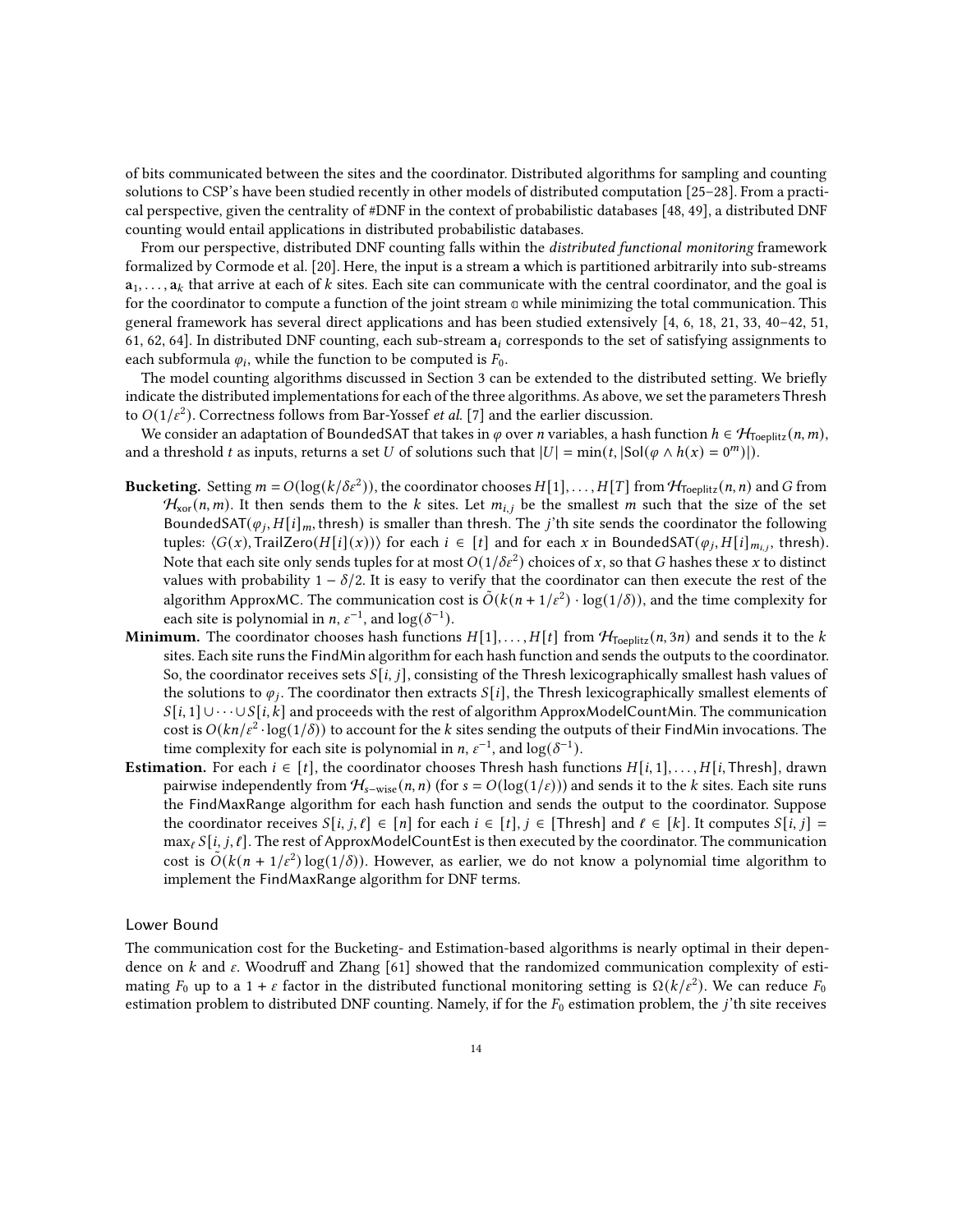items  $a_1, \ldots, a_m \in [N]$ , then for the distributed DNF counting problem,  $\varphi_j$  is a DNF formula on  $\lceil \log_2 N \rceil$  variables whose solutions are exactly  $a_1, \ldots, a_m$  in their binary encoding. Thus, we immediately get an  $\Omega(k/\varepsilon^2)$ lower bound for the distributed DNF counting problem. Finding the optimal dependence on  $N$  for  $k > 1$  remains an interesting open question $^3$  $^3$ .

### <span id="page-14-0"></span>5 FROM COUNTING TO STREAMING: STRUCTURED SET STREAMING

In this section we consider *structured set streaming model* where each item  $S_i$  of the stream is a succinct representation of a set over the universe  $U = \{0, 1\}^n$ . Our goal is to design efficient algorithms (both in terms of memory and processing time per item) for computing  $|\cup_i S_i|$  - number of distinct elements in the union of all the sets in the stream. We call this problem  $F_0$  computation over structured set streams.

# DNF Sets

A particular representation we are interested in is where each set is presented as the set of satisfying assignments to a DNF formula. Let  $\varphi$  is a DNF formula over *n* variables. Then the *DNF Set* corresponding to  $\varphi$  is the set of satisfying assignments of  $\varphi$ . The size of this representation is the number of terms in the formula  $\varphi$ .

A stream over DNF sets is a stream of DNF formulas  $\varphi_1, \varphi_2, \ldots$  Given such a DNF stream, the goal is to estimate  $|\bigcup_i S_i|$  where  $S_i$  the DNF set represented by  $\varphi_i$ . This quantity is same as the number of satisfying assignments of the formula  $\vee_i \varphi_i$ . We show that the algorithms described in the previous section carry over to obtain  $(\epsilon, \delta)$ estimation algorithms for this problem with space and per-item time poly( $1/\epsilon$ , n, k, log( $1/\delta$ )) where k is the size of the formula.

Notice that this model generalizes the traditional streaming model where each item of the stream is an element  $x \in U$  as it can be represented as single term DNF formula  $\phi_x$  whose only satisfying assignment is x. This model also subsumes certain other models considered in the streaming literature that we discuss later.

<span id="page-14-2"></span>THEOREM 5. There is a streaming algorithm to compute an  $(\epsilon, \delta)$  approximation of  $F_0$  over DNF sets. This algorithm takes space  $O(\frac{n}{\epsilon^2} \cdot \log \frac{1}{\delta})$  and processing time  $O(n^4 \cdot k \cdot \frac{1}{\epsilon^2} \cdot \log \frac{1}{\delta})$  per item where k is the size (number of terms) of the corresponding DNF formula.

Proof. We show how to adapt Minimum-value based algorithm from Section [3.3](#page-9-1) to this setting. The algorithm picks a hash function  $h \in H_{\text{Toeplitz}}(n, 3n)$  maintains the set  $B$  consisting of t lexicographically minimum elements of the set  $\{h(Sol(\varphi_1, \vee \ldots \vee, \varphi_{i-1}))\}$  after processing  $i-1$  items. When  $\varphi_i$  arrives, it computes the set  $\mathcal{B}'$  consisting of the t lexicographically minimum values of the set  ${h(Sol(\varphi_i))}$  and subsequently updates B by computing the t lexicographically smallest elements from  $\mathcal{B}\cup\mathcal{B}'$ . By Proposition [2,](#page-9-0) computation of  $\mathcal{B}'$  can be done in time  $O(n^4 \cdot k \cdot t)$  where k is the number of terms in  $\varphi_i$ . Updating B can be done in  $O(t \cdot n)$  time. Thus update time for the item  $\varphi_i$  is  $O(n^4 \cdot k \cdot t)$ . For obtaining an  $(\varepsilon, \delta)$  approximations we set  $t = O(\frac{1}{\varepsilon^2})$  and repeat the procedure  $O(\log \frac{1}{\delta})$  times and take the median value. Thus the update time for item  $\varphi$  is  $O(n^4 \cdot k \cdot \frac{1}{\epsilon^2} \cdot \log \frac{1}{\delta})$ . For analyzing sapce, each hash function uses  $O(n)$  bits and to store  $O(\frac{1}{\epsilon^2})$  minimums, we require  $O(\frac{n}{\epsilon^2})$  space resulting in overall space usage of  $O(\frac{n}{\epsilon^2} \cdot \log \frac{1}{\delta})$ . The proof of correctness follows from Lemma [2.](#page-9-2)

Instead of using Minimum-value based algorithm, we could adapt Bucketing-based algorithm to obtain an algorithm with similar space and time complexities. As noted earlier, some of the set streaming models considered in the literature can be reduced the DNF set streaming. We discuss them next.

<span id="page-14-1"></span><sup>&</sup>lt;sup>3</sup>Note that if  $k = 1$ , then  $log(n/\varepsilon)$  bits suffices, as the site can solve the problem on its own and send to the coordinator the binary encoding of a  $(1 + \varepsilon)$ -approximation of  $F_0$ .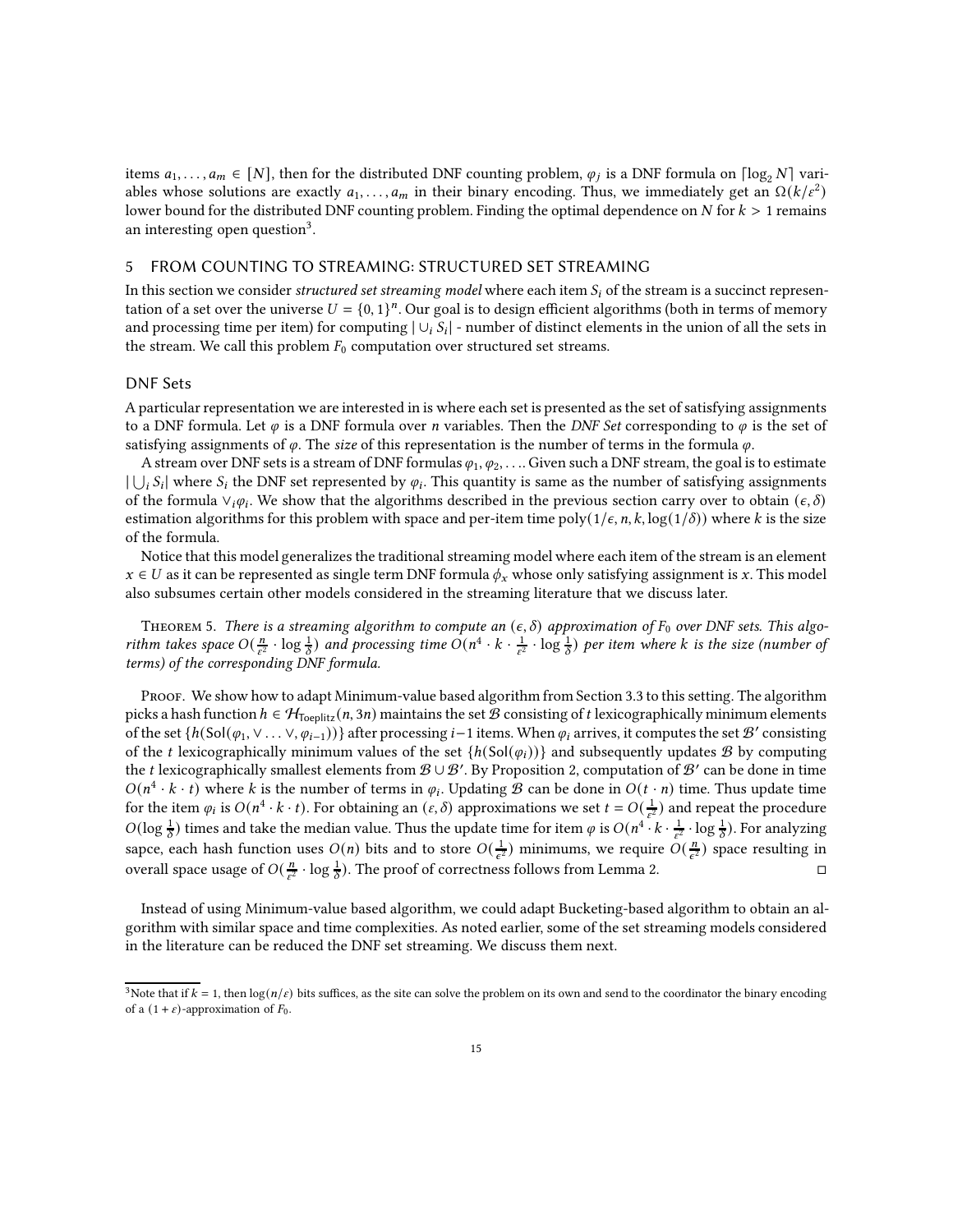#### <span id="page-15-1"></span>Multidimensional Ranges

A d dimensional range over an universe U is defined as  $[a_1,b_1] \times [a_2,b_2] \times \ldots \times [a_d,b_d]$ . Such a range represents the set of tuples  $\{(x_1, \ldots, x_d)$  where  $a_i \leq x_i \leq b_i$  and  $x_i$  is an integer. Note that every d-dimensional range can be succinctly by the tuple  $\langle a_1, b_1, \cdots, a_d, b_d \rangle$ . A multi-dimensional stream is a stream where each item is a d-dimensional range. The goal is to compute  $F_0$  of the union of the d-dimensional ranges effeiciently. We will show that  $F_0$  computation over multi-dimensional ranges can reduced to  $F_0$  computation over DNF sets. Using this reduction we arrive at a simple algorithm to compute  $F_0$  over multi-dimensional ranges.

**Lemma 4.** Any d-dimensional range R over U can be represented as a DNF formula  $\varphi_R$  over nd variables whose size is at most  $(2n)^d.$  There is algorithm that takes R as input and outputs the i<sup>th</sup> term of  $\varphi_R$  using  $O(nd)$  space, for  $1 \leq i \leq (2n)^d$ .

Proof. Let  $R=[a_1,b_1]\times[a_2,b_2]\times\ldots\times[a_d,b_d]$  be a  $d$ -dimensional range over  $U^d$ . We will first describe the formula to represent the multi-dimensional range as a conjunction of d DNF formulae  $\phi_1, \cdots, \phi_d$  each with at most 2 $n$  terms, where  $\phi_i$  represents  $[a_i,b_i]$ , the range in the  $i^{th}$  dimension. Converting this into a DNF formula will result in the formula  $\phi_R$  with  $(2n)^d$  terms.

For any  $\ell$  bit number  $c, 1 \leq c \leq 2^n$ , it is straightforward to write a DNF formula  $\varphi_{\leq c}$ , of size at most  $\ell$ , that represents the range [0, c] (or equivalently the set  $\{x \mid 0 \le x \le c\}$ ). Similarly we can write a DNF formula  $\varphi_{\ge c}$ , of size at most  $\ell$  for the range [c,  $2^{\ell-1}$ ]. Now we construct a formula to represent the range [a, b] over U as follows. Let  $a_1 a_2 \cdots a_n$  and  $b_1 b_2 \cdots b_n$  be the binary representations of a and b respectively. Let  $\ell$  be the largest integer such that  $a_1a_2\cdots a_l = b_1b_2\cdots b_l$ . Hence  $a_{l+1} = 0$  and  $b_{l+1} = 1$ . Let a' and b' denote the integers represented by  $a_{l+2}\cdots a_n$  and  $b_{l+2}\cdots b_n$ . Also, let  $\psi$  denote the formula (a single term) that represents the string  $a_1\cdots a_\ell$ . Then the formula representing  $[a,b]$  is  $\psi\wedge(\overline{x_{\ell+1}}\varphi_{\ge a'}\vee x_{\ell+1}\varphi_{\le b'})$ . This can be written as a DNF formula by distributing  $\psi$  and the number of terms in the resulting formula is at most 2n, and has n variables. Note that each  $\varphi_i$  can be constructed using  $O(n)$  space. To obtain the final DNF representing the range R, we need to convert  $\varphi_1 \wedge \cdots \varphi_d$ into a DNF formula. It is easy to see that for any i, then ith term of this DNF can be computed using space  $O(nd)$ . Note that this formula has  $nd$  variables,  $n$  variables per each dimension.

 $\Box$ 

Using the above reduction and Theorem [5,](#page-14-2) we obtain an an algorithm for estimating  $F_0$  over multidimensional ranges in a range-efficient manner.

<span id="page-15-2"></span>THEOREM 6. There is a streaming algorithm to compute an  $(\epsilon, \delta)$  approximation of  $F_0$  over d-dimensional ranges that takes space  $O(\frac{nd}{\epsilon^2} \cdot \log(1/\delta))$  and processing time  $O((nd)^4 \cdot n^d \cdot \frac{1}{\epsilon^2}) \log(1/\delta))$  per item.

<span id="page-15-0"></span> ${\bf Remark~1.}$  Tirthapura and Woodruff [\[58\]](#page-20-11) studied the problem of range efficient estimation of  $F_k$  (k $^{th}$  frequency moments) over d-dimensional ranges. They claimed an algorithm to estimate  $F_0$  with space and per-item time complexity poly(n, d, 1/ $\epsilon$ , log 1/ $\delta$ ). However they have retracted their claim [\[60\]](#page-20-24). Their method only yields poly( $n^d$ , 1/ $\epsilon$ , log 1/ $\delta$ ) time per item. Their proof appears to be involved that require a range efficient implementations of count sketch algorithm [\[15\]](#page-19-20) and recursive sketches [\[9](#page-19-21), [34\]](#page-19-22). We obtain the same complexity bounds with much simpler analysis and a practically efficient algorithm that can use off the shelf available implementations [\[45](#page-20-13)].

**Remark 2.** Subsequent to the present work, an improved algorithm for  $F_0$  over structured sets is presented in [\[57\]](#page-20-25) (to appear in PODS 2021). In particular, the paper presents an  $F_0$  estimation algorithm, called APS-Estimator, for streams over Delphic sets. A set  $S \subseteq \{0,1\}^n$  belongs to Delphic family if the following queries can be done in  $O(n)$  time: (1) know the size of the set S, (2) draw a uniform random sample from S, and (3) given any x check if  $x \in S$ . The authors design a streaming algorithm that given a stream  $S = \langle S_1, S_2 \cdots, S_M \rangle$  wherein each  $S_i \subseteq \{0, 1\}^n$  belongs to Delphic family, computes an  $(\varepsilon,\delta)$ -approximation of  $|\bigcup_{i=1}^M S_i|$  with worst case space complexity  $O(n\cdot\log(M/\delta)\cdot\varepsilon^{-2})$  and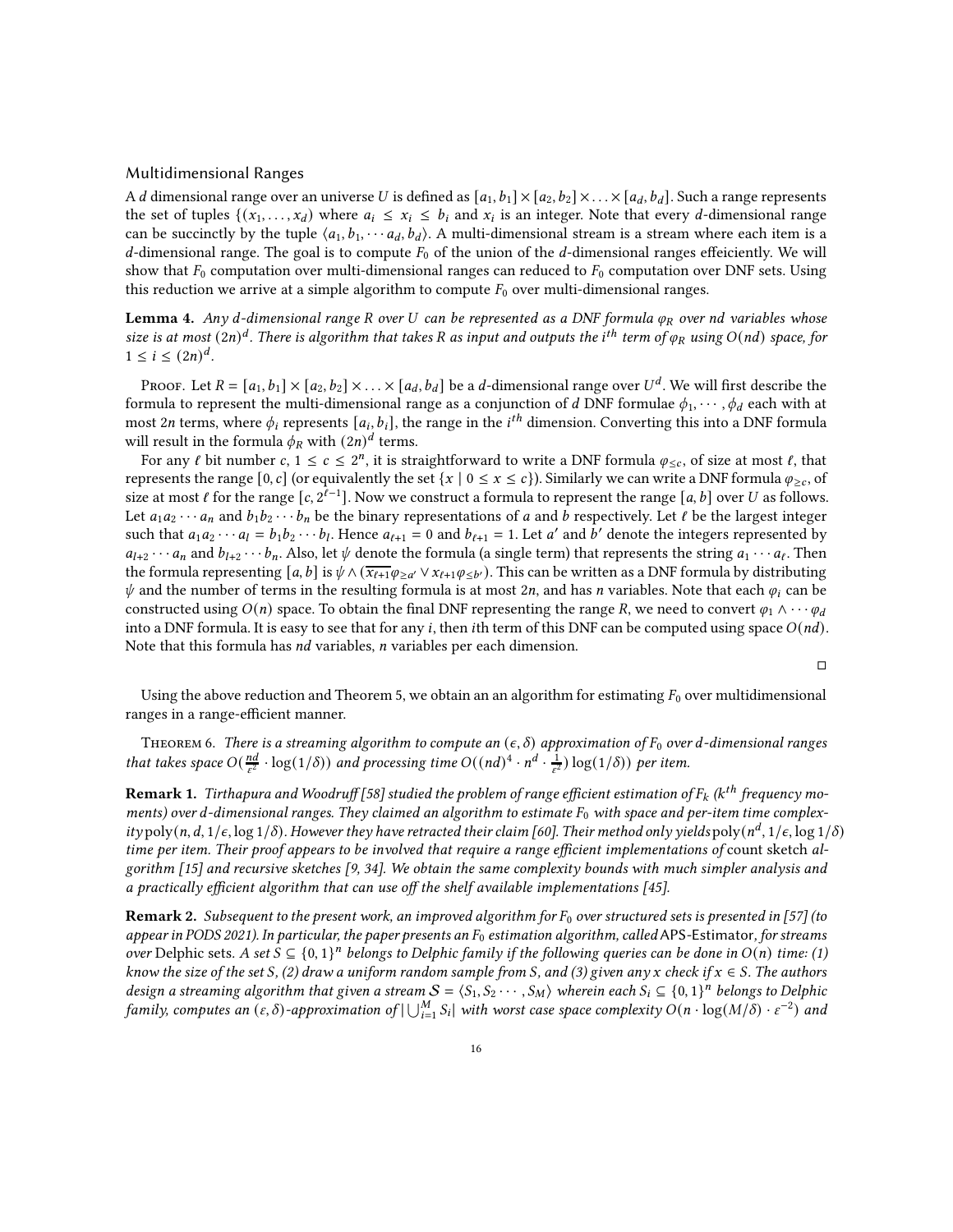per-item time is  $\widetilde{O}(n\cdot \log(M/\delta)\cdot \varepsilon^{-2})$ . The algorithm APS-Estimator, when applied to d-dimensional ranges, gives per-item time and space complexity bounds that are poly(n, d, log M,  $1/\varepsilon$ , log  $1/\delta$ ). While APS-Estimator brings down the dependency on d from exponential to polynomial, it works under the assumption that the length of the stream M is known. The general setup presented in [\[57\]](#page-20-25), however, can be applied to other structured sets considered in this paper including multidimensional arithmetic progressions.

Representing Multidimensional Ranges as CNF Formulas. Since the algorithm, APS-Estimator, presented in [\[57\]](#page-20-25), employs a sampling-based technique, a natural question is whether there exists a hashing-based technique that achieves per-item time polynomial in  $n$  and  $d$ . We note that the above approach of representing a multidimensional range as DNF formula does not yield such an algorithm. This is because there exist  $d$ -dimensional ranges whose DNF representation requires  $\Omega(n^d)$  size.

# **Observation 1.** There exist d-dimensional ranges whose DNF representation has size  $\geq n^d$ .

Proof. The observation follows by considering the range  $R = [1, 2^n - 1]^d$  (only 0 is missing from the interval in each dimension). We will argue that any DNF formula  $\varphi$  for this range has size (number of terms)  $\geq n^d$ . For any  $1 \le j \le d$ , we use the set of variables  $X^j = \{x_1^j, x_2^j, \ldots, x_n^j\}$  for representing the  $j^{th}$  coordinate of R. Then  $R$  can be represented as the formula  $\varphi_R = \vee_{(i_1, i_2, ..., i_d)} x_{i_1}^1 x_{i_2}^2 \dots x_{i_d}^d$ , where  $1 \le i_j \le n$ . This formula has  $n^d$  terms. Let  $\varphi$  be any other DNF formula representing R. The main observation is that any term T of  $\varphi$  is completely contained (in terms of the set of solutions) in one of the terms of  $\varphi_R.$  This implies that  $\varphi$  should have  $n^d$  terms. Now we argue that T is contained in one of the terms of  $\varphi_R$ . T should have at least one variable as positive literal from each of  $X^j$ . Suppose  $T$  does not have any variable from  $X^j$  for some  $j$ . Then  $T$  contains a solution with all the variable in  $X^j$  set to 0 and hence not in R. Now let  $x_i^j$  $\frac{J}{i_j}$  be a variable from  $X^j$  that is in  $T.$  Then clearly  $T$  is in the term  $x_{i_1}^1 x_{i_2}^2 \ldots x_{i_d}^d$ of  $R$ .

This leads to the question of whether we can obtain a super-polynomial lower bound on the time per item. We observe that such a lower bound would imply  $P \neq NP$ . For this, we note the following.

## **Observation 2.** Any d-dimensional range R can be represented as a CNF formula of size  $O(nd)$  over nd variables.

This is because a single dimensional range [a, b] can also be represented as a CNF formula of size  $O(n)$  [\[11\]](#page-19-23) and thus the CNF formula for  $R$  is a conjunction of formulas along each dimension. Thus the problem of computing  $F_0$  over d-dimensional ranges reduces to computing  $F_0$  over a stream where each item of the stream is a CNF formula. As in the proof of Theorem [5,](#page-14-2) we can adapt Minimum-value based algorithm for CNF streams. When a CNF formula  $\varphi_i$  arrive, we need to compute the t lexicographically smallest elements of  $h(Sol(\varphi_i))$  where  $h \in \mathcal{H}_{\text{Teeplitz}}(n, 3n)$ . By Proposition [2,](#page-9-0) this can be done in polynomial-time by making  $O(tnd)$  calls to an NP oracle since  $\phi_i$  is a CNF formula over  $nd$  variables. Thus if P equals NP, then the time taken per range is polynomial in n, d, and  $1/\varepsilon^2$ . Thus a super polynomial time lower bound on time per item implies that P differs from NP.

From Weighted #DNF to d-Dimensional Ranges. Designing a streaming algorithm with a per item of polynomial in  $n$  and  $d$  is a very interesting open problem with implications on weighted DNF counting. Consider a formula  $\varphi$  defined on the set of variables  $x = \{x_1, x_2, \ldots, x_n\}$ . Let a weight function  $\rho : x \mapsto (0, 1)$  be such that weight of an assignment  $\sigma$  can be defined as follows:

$$
W(\sigma) = \prod_{x_i : \sigma(x_i) = 1} \rho(x_i) \prod_{x_i : \sigma(x_i) = 0} (1 - \rho(x_i))
$$

Furthermore, we define the weight of a formula  $\varphi$  as

$$
W(\varphi)=\sum_{\sigma\models\varphi}W(\sigma)
$$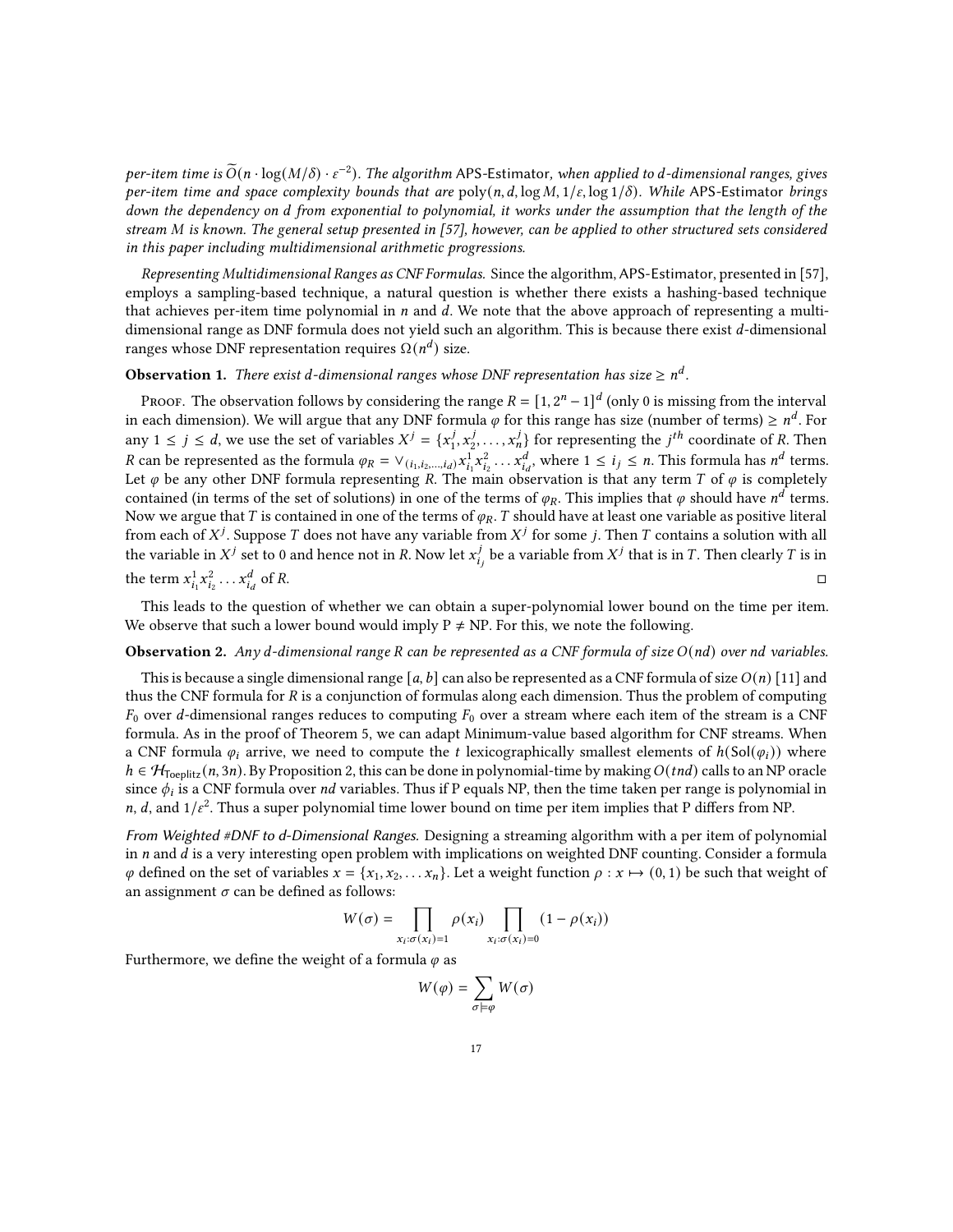Given  $\varphi$  and  $\rho$ , the problem of weighted counting is to compute  $W(\varphi)$ . We consider the case where for each  $x_i$ ,  $\rho(x_i)$  is represented using  $m_i$  bits in binary representation, i.e.,  $\rho(x_i) = \frac{k_i}{2^{m_i}}$ . Inspired by the key idea of weighted to unweighted reduction due to Chakraborty et al. [\[11\]](#page-19-23), we show how the problem of weighted DNF counting can be reduced to that of estimation of  $F_0$  estimation of *n*-dimensional ranges. The reduction is as follows: we transform every term of  $\varphi$  into a product of multi-dimension ranges where every variable  $x_i$  is replaced with interval  $[1, k_i]$  while  $\neg x_i$  is replaced with  $[k_i + 1, 2^{m_i}]$  and every  $\wedge$  is replaced with  $\times$ . For example, a term  $(x_1 \wedge \neg x_2 \wedge \neg x_3)$  is replaced with  $[1, k_1] \times [k_2 + 1, 2^{m_2}] \times [k_3 + 1, 2^{m_3}]$ . Given  $F_0$  of the resulting stream, we can compute the weight of  $\varphi$  simply as  $W(\varphi) = \frac{F_0}{2\sum_i F_i}$  $\frac{F_0}{2\Sigma_l m_l}$ . Thus a hashing based streaming algorithm that has  $poly(n, d)$ time per item, yields a hashing based FPRAS for weighted DNF counting, and open problem from [\[1\]](#page-18-6).

Multidimensional Arithmetic Progressions. We will now generalize Theorem [6](#page-15-2) to handle arithmetic progressions instead of ranges. Let [a, b, c] represent the arithmetic progression with common difference c in the range [a, b], i.e.,  $a, a + c, a + 2c, a + id$ , where i is the largest integer such that  $a + id \leq b$ . Here, we consider d-dimensional arithmetic progressions  $R = [a_1, b_1, c_1] \times \cdots \times [a_d, b_d, c_d]$  where each  $c_i$  is a power two. We first observe that the set represented by [a, b, 2 $^\ell$ ] can be expressed as a DNF formula as follows: Let  $\phi$  be the DNF formula representing the range [a, b] and let  $a_1, \dots, a_\ell$  are the least significant bits of a, Let  $\psi$  be the term that represents the bit sequence  $a_1 \cdots a_\ell$ . Now the formula to represent the arithmetic progression  $[a, b, 2^\ell]$  is  $\phi \wedge \psi$  which can be converted to a DNF formula of size  $O(2n)$ . Thus the multi-dimensional arithmetic progression R can be represented as a DNF formula of size  $(2n)^d.$  Note that time and space required to convert  $R$  into a DNF formula are as before, i.e,  $O(n^d)$ time and  $O(nd)$  space. This leads us to the following corollary.

Corollary 1. There is a streaming algorithm to compute an  $(\epsilon, \delta)$  approximation of  $F_0$  over d-dimensional arithmetic progressions, whose common differences are powers of two, that takes space  $O(nd/\varepsilon^2 \cdot \log 1/\delta)$  and processing time  $O((nd)^4 \cdot n^d \cdot \frac{1}{\epsilon^2}) \log(1/\delta))$  per item.

# Affine Spaces

Another example of structured stream is where each item of the stream is an affine space represented by  $Ax = B$ where  $A$  is a boolean matrix and  $B$  is a zero-one vector. Without loss of generality, we may assume that where  $A$  is a  $n \times n$  matrix. Thus an affine stream consists of  $\langle A_1, B_2, A_2, B_2 \rangle \cdots$ , where each  $\langle A_i, B_i \rangle$  is succinctly represents a set  $\{x \in \{0, 1\}^n \mid A_i x = B_i\}.$ 

For a  $n \times n$  Boolean matrix A and a zero-one vector B, let Sol( $\langle A, B \rangle$ ) denote the set of all x that satisfy  $Ax = B$ .

**Proposition 4.** Given  $(A, B)$ ,  $h \in H_{\text{Toeplitz}}(n, 3n)$ , and t as input, there is an algorithm, AffineFindMin, that returns a set,  $\mathcal{B} \subseteq h(\text{Sol}(\langle A, B \rangle))$  so that if  $|h(\text{Sol}(\langle A, B \rangle))| \leq t$ , then  $\mathcal{B} = h(\text{Sol}(\langle A, B \rangle))$ , otherwise  $\mathcal B$  is the t lexicographically minimum elements of h $({\rm Sol}(\langle A,B \rangle ))$ . Time taken by this algorithm is  $O(n^4t)$  and the space taken the algorithm is  $O(tn)$ .

Proof. Let D be the matrix that specifies the hash function h. Let  $C = \{Dx \mid Ax = B\}$ , and the goal is to compute the *t* smallest element of C. Note that if  $y \in C$ , then it must be the case that  $D|Ax = y|B$  where  $D|A$  is the matrix obtained by appending rows of A to the rows of D (at the end), and  $y|B$  is the vector obtained by appending B to y. Note that  $D|A$  is a matrix with 4n rows. Now the proof is very similar to the proof of Proposition [2.](#page-9-0) We can do a prefix search as before and this involves doing Gaussian elimination using sub matrices of  $D|A$ .  $\square$ 

THEOREM 7. There is a streaming algorithms computes  $(\epsilon, \delta)$  approximation of  $F_0$  over affine spaces. This algorithm takes space  $O(\frac{n}{\epsilon^2} \cdot \log(1/\delta))$  and processing time of  $O(n^4 \frac{1}{\epsilon^2} \log(1/\delta))$  per item.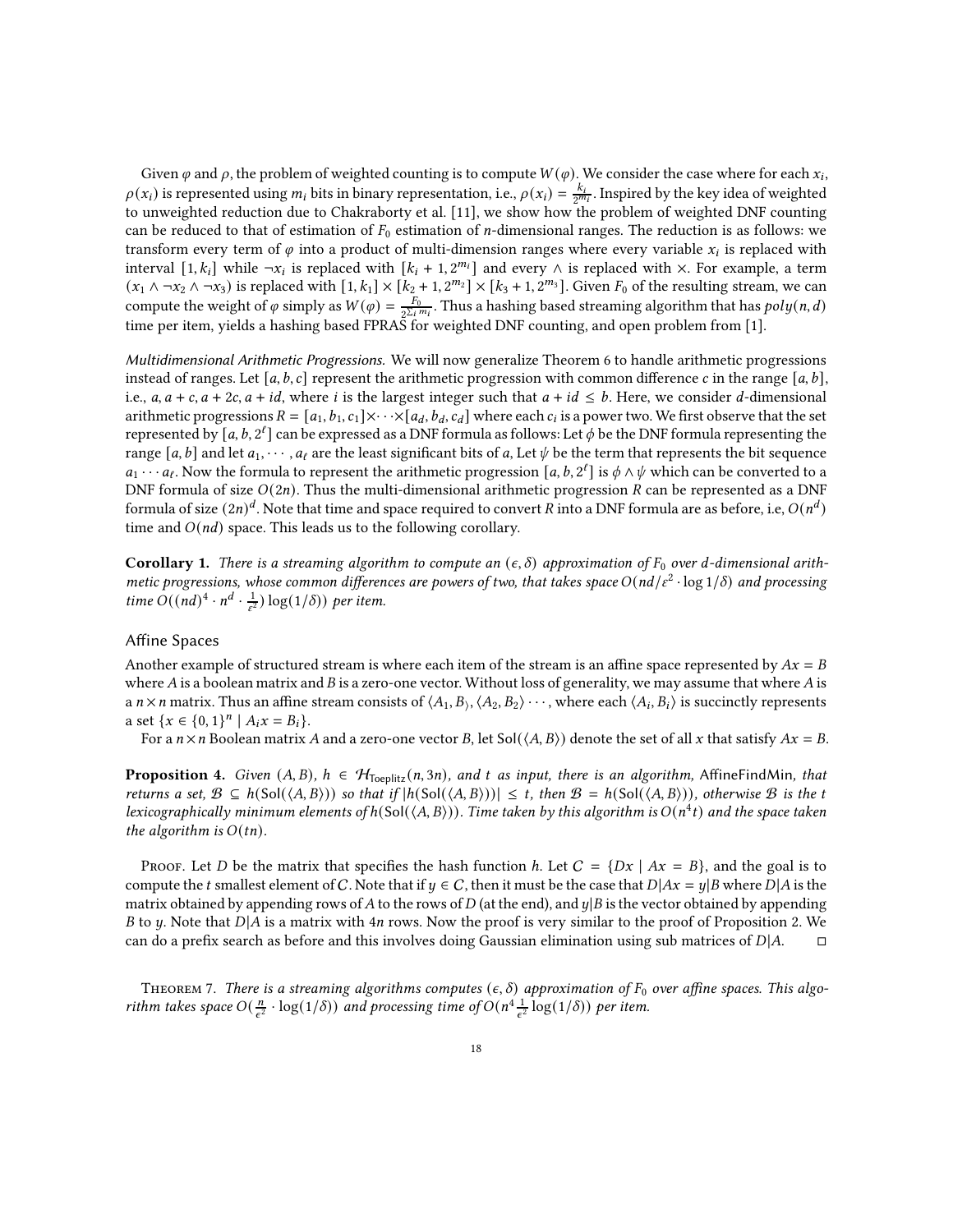## <span id="page-18-3"></span>6 CONCLUSION AND FUTURE OUTLOOK

To summarize, our investigation led to a diverse set of results that unify over two decades of work in model counting and  $F_0$  estimation. We believe that the viewpoint presented in this work has potential to spur several new interesting research directions. We sketch some of these directions below:

- Sampling The problem of counting and sampling are closely related. In particular, the seminal work of Jerrum, Valiant, and Vazirani [\[36](#page-19-24)] showed that the problem of approximate counting and almost-uniform sampling are inter-reducible for self-reducible NP problems. Concurrent to developments in approximate model counting, there has been a significant interest in the design of efficient sampling algorithms. A natural direction would be to launch a similar investigation.
- **Higher Moments** There has been a long line of work on estimation of higher moments, i.e.  $F_k$  in streaming context. A natural direction of future research is to adapt the notion of  $F_k$  in the context of CSP. For example, in the context of DNF, one can view  $F_1$  be simply a sum of the size of clauses but it remains to be seen to understand the relevance and potential applications of higher moments such as  $F_2$  in the context of CSP. Given the similarity of the core algorithmic frameworks for higher moments, we expect extension of the framework and recipe presented in the paper to derive algorithms for higher moments in the context of CSP.
- Sparse XORs In the context of model counting, the performance of underlying SAT solvers strongly depends on the size of XORs. The standard construction of  $H_{\text{Toeplitz}}$  and  $H_{\text{xor}}$  lead to XORs of size  $\Theta(n/2)$  and interesting line of research has focused on the design of sparse XOR-based hash functions [\[2,](#page-18-0) [5,](#page-18-7) [24](#page-19-25), [32](#page-19-26), [35\]](#page-19-5) culminating in showing that one can use hash functions of form where  $h(x) = Ax + b$  wherein each entry of m-th row of A is 1 with probability  $O(\frac{\log m}{m})$  [\[43\]](#page-20-26). Such XORs were shown to improve the runtime efficiency. In this context, a natural direction would be to explore the usage of sparse XORs in the context of  $F_0$  estimation.

## ACKNOWLEDGMENTS

We thank the anonymous reviewers of PODS 21 for valuable comments. Bhattacharyya was supported in part by National Research Foundation Singapore under its NRF Fellowship Programme [NRF-NRFFAI1-2019-0002] and an Amazon Research Award. Meel was supported in part by National Research Foundation Singapore under its NRF Fellowship Programme[NRF-NRFFAI1-2019-0004 ] and AI Singapore Programme [AISG-RP-2018- 005], and NUS ODPRT Grant [R-252-000-685-13]. Vinod was supported in part by NSF CCF-184908 and NSF HDR:TRIPODS-1934884 awards. Pavan was supported in part by NSF CCF-1849053 and NSF HDR:TRIPODS-1934884 awards.

#### REFERENCES

- <span id="page-18-6"></span>[1] Ralph Abboud, Ismail Ilkan Ceylan, and Thomas Lukasiewicz. 2019. Learning to Reason: Leveraging Neural Networks for Approximate DNF Counting. arXiv preprint arXiv:1904.02688 (2019).
- <span id="page-18-0"></span>[2] Dimitris Achlioptas and Panos Theodoropoulos. 2017. Probabilistic model counting with short XORs. In Proc. of SAT. Springer, 3–19.
- <span id="page-18-1"></span>[3] Noga Alon, Yossi Matias, and Mario Szegedy. 1999. The Space Complexity of Approximating the Frequency Moments. J. Comput. Syst. Sci. 58, 1 (1999), 137–147.
- <span id="page-18-4"></span>[4] Chrisil Arackaparambil, Joshua Brody, and Amit Chakrabarti. 2009. Functional monitoring without monotonicity. In International Colloquium on Automata, Languages, and Programming. Springer, 95–106.
- <span id="page-18-7"></span>[5] Megasthenis Asteris and Alexandros G Dimakis. 2016. LDPC codes for discrete integration. Technical Report. Technical report, UT Austin.
- <span id="page-18-5"></span>[6] Brian Babcock and Chris Olston. 2003. Distributed top-k monitoring. In Proceedings of the 2003 ACM SIGMOD international conference on Management of data. 28–39.
- <span id="page-18-2"></span>[7] Ziv Bar-Yossef, T. S. Jayram, Ravi Kumar, D. Sivakumar, and Luca Trevisan. [n. d.]. Counting Distinct Elements in a Data Stream. In Proc. of RANDOM, Vol. 2483. 1–10.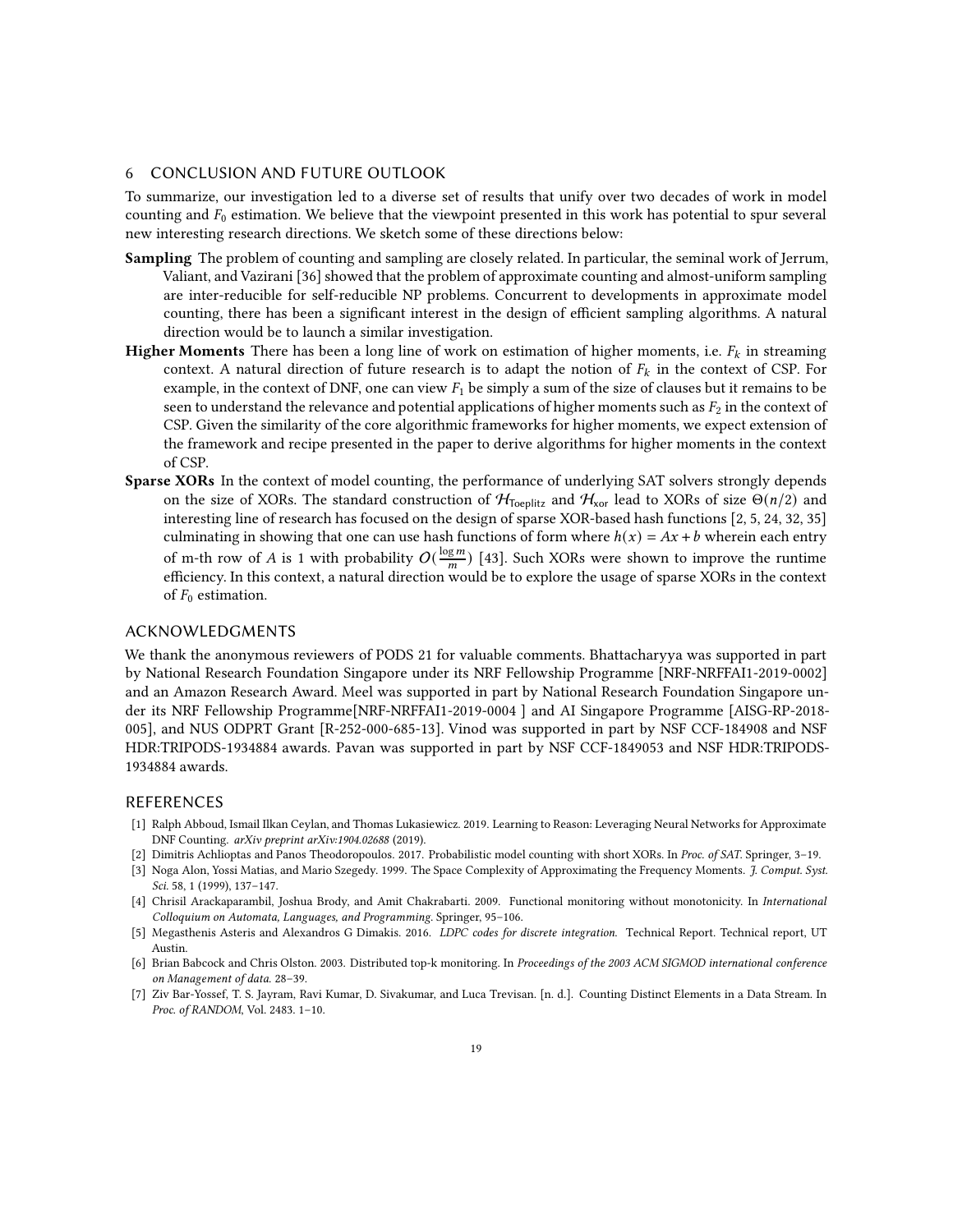- <span id="page-19-9"></span>[8] Ziv Bar-Yossef, Ravi Kumar, and D. Sivakumar. 2002. Reductions in streaming algorithms, with an application to counting triangles in graphs. In Proc. of SODA. ACM/SIAM, 623–632.
- <span id="page-19-21"></span>[9] Vladimir Braverman and Rafail Ostrovsky. 2010. Recursive Sketching For Frequency Moments. CoRR abs/1011.2571 (2010).
- <span id="page-19-12"></span>[10] J Lawrence Carter and Mark N Wegman. 1977. Universal classes of hash functions. In Proceedings of the ninth annual ACM symposium on Theory of computing. ACM, 106–112.
- <span id="page-19-23"></span>[11] Supratik Chakraborty, Dror Fried, Kuldeep S Meel, and Moshe Y Vardi. 2015. From weighted to unweighted model counting. In Proceedings of AAAI. 689–695.
- <span id="page-19-13"></span>[12] S. Chakraborty, K. S. Meel, and M. Y. Vardi. 2013. A Scalable and Nearly Uniform Generator of SAT Witnesses. In Proc. of CAV. 608-623.
- <span id="page-19-0"></span>[13] S. Chakraborty, K. S. Meel, and M. Y. Vardi. 2013. A Scalable Approximate Model Counter. In Proc. of CP. 200–216.
- <span id="page-19-1"></span>[14] S. Chakraborty, K. S. Meel, and M. Y. Vardi. 2016. Algorithmic Improvements in Approximate Counting for Probabilistic Inference: From Linear to Logarithmic SAT Calls. In Proc. of IJCAI.
- <span id="page-19-20"></span>[15] Moses Charikar, Kevin C. Chen, and Martin Farach-Colton. 2004. Finding frequent items in data streams. Theor. Comput. Sci. 312, 1 (2004), 3–15.
- <span id="page-19-2"></span>[16] Dmitry Chistikov, Rayna Dimitrova, and Rupak Majumdar. 2015. Approximate counting in SMT and value estimation for probabilistic programs. In Proc. of TACAS. Springer, 320–334.
- <span id="page-19-11"></span>[17] Jeffrey Considine, Feifei Li, George Kollios, and John W. Byers. 2004. Approximate Aggregation Techniques for Sensor Databases. In Proc. of ICDE, Z. Meral Özsoyoglu and Stanley B. Zdonik (Eds.). IEEE Computer Society, 449–460.
- <span id="page-19-17"></span>[18] Graham Cormode, Minos Garofalakis, Shanmugavelayutham Muthukrishnan, and Rajeev Rastogi. 2005. Holistic aggregates in a networked world: Distributed tracking of approximate quantiles. In Proc. of SIGMOD. 25–36.
- <span id="page-19-10"></span>[19] Graham Cormode and S. Muthukrishnan. 2003. Estimating Dominance Norms of Multiple Data Streams. In Proc. of ESA (Lecture Notes in Computer Science), Giuseppe Di Battista and Uri Zwick (Eds.), Vol. 2832. Springer, 148–160.
- <span id="page-19-16"></span>[20] Graham Cormode, Shanmugavelayutham Muthukrishnan, and Ke Yi. 2011. Algorithms for distributed functional monitoring. ACM Transactions on Algorithms (TALG) 7, 2 (2011), 1–20.
- <span id="page-19-18"></span>[21] Graham Cormode, Shanmugavelayutham Muthukrishnan, Ke Yi, and Qin Zhang. 2012. Continuous sampling from distributed streams. Journal of the ACM (JACM) 59, 2 (2012), 1–25.
- <span id="page-19-6"></span>[22] P. Dagum, R. Karp, M. Luby, and S. Ross. 2000. An optimal algorithm for Monte Carlo estimation. SIAM Journal on computing 29, 5 (2000), 1484–1496.
- <span id="page-19-3"></span>[23] Stefano Ermon, Carla P. Gomes, Ashish Sabharwal, and Bart Selman. 2013. Taming the Curse of Dimensionality: Discrete Integration by Hashing and Optimization. In Proc. of ICML. 334–342.
- <span id="page-19-25"></span>[24] S. Ermon, C. P. Gomes, A. Sabharwal, and B. Selman. 2014. Low-density Parity Constraints for Hashing-Based Discrete Integration. In Proc. of ICML. 271–279.
- <span id="page-19-14"></span>[25] Weiming Feng, Thomas P Hayes, and Yitong Yin. 2018. Distributed symmetry breaking in sampling (optimal distributed randomly coloring with fewer colors). arXiv preprint arXiv:1802.06953 (2018).
- [26] Weiming Feng, Yuxin Sun, and Yitong Yin. 2018. What can be sampled locally? Distributed Computing (2018), 1–27.
- [27] Weiming Feng and Yitong Yin. 2018. On local distributed sampling and counting. In Proceedings of the 2018 ACM Symposium on Principles of Distributed Computing. 189–198.
- <span id="page-19-15"></span>[28] Manuela Fischer and Mohsen Ghaffari. 2018. A Simple Parallel and Distributed Sampling Technique: Local Glauber Dynamics. In 32nd International Symposium on Distributed Computing.
- <span id="page-19-7"></span>[29] Philippe Flajolet and G. Nigel Martin. 1985. Probabilistic Counting Algorithms for Data Base Applications. J. Comput. Syst. Sci. 31, 2 (1985), 182–209.
- <span id="page-19-8"></span>[30] Phillip B. Gibbons and Srikanta Tirthapura. 2001. Estimating simple functions on the union of data streams. In Proc. of SPAA, Arnold L. Rosenberg (Ed.). ACM, 281–291.
- <span id="page-19-4"></span>[31] C.P. Gomes, A. Sabharwal, and B. Selman. 2007. Near-Uniform sampling of combinatorial spaces using XOR constraints. In Proc. of NIPS. 670–676.
- <span id="page-19-26"></span>[32] Carla P Gomes, Joerg Hoffmann, Ashish Sabharwal, and Bart Selman. 2007. From Sampling to Model Counting.. In Proc. of IJCAI. 2293–2299.
- <span id="page-19-19"></span>[33] Zengfeng Huang, Ke Yi, and Qin Zhang. 2012. Randomized algorithms for tracking distributed count, frequencies, and ranks. In Proc. of PODS. 295–306.
- <span id="page-19-22"></span>[34] Piotr Indyk and David P. Woodruff. 2005. Optimal approximations of the frequency moments of data streams. In Proc. of STOC. ACM, 202–208.
- <span id="page-19-5"></span>[35] Alexander Ivrii, Sharad Malik, Kuldeep S. Meel, and Moshe Y. Vardi. 2015. On computing minimal independent support and its applications to sampling and counting. Constraints (2015), 1–18.<https://doi.org/10.1007/s10601-015-9204-z>
- <span id="page-19-24"></span>[36] M.R. Jerrum, L.G. Valiant, and V.V. Vazirani. 1986. Random generation of combinatorial structures from a uniform distribution. Theoretical Computer Science 43, 2-3 (1986), 169–188.